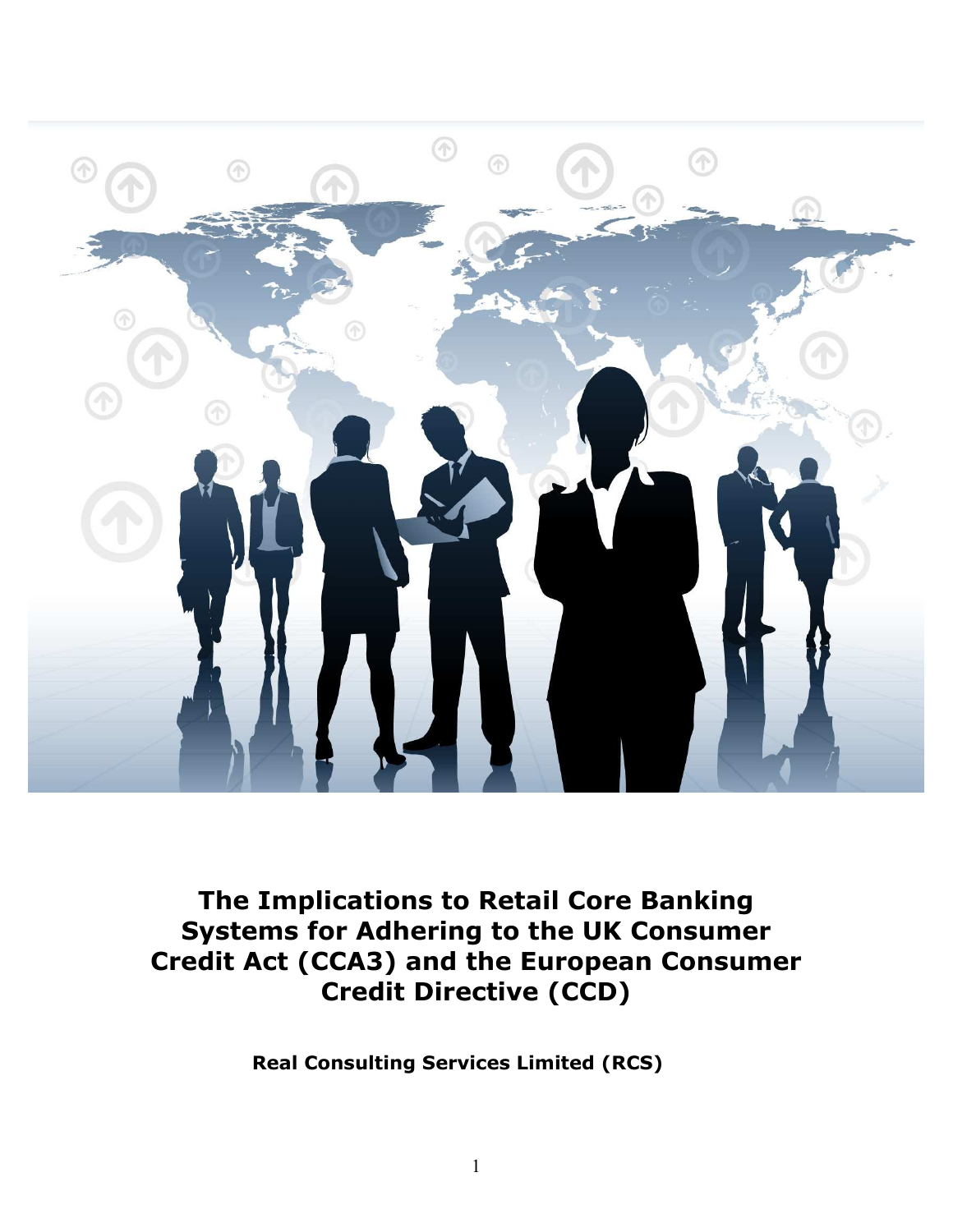## **Introduction**

In the UK lenders offering credit to consumers must comply with rules set out in the UK Consumer Credit Act (known as CCA3) and, from June 2010, new rules introduced by the European Consumer Credit Directive, 2008/48/EC, (known as CCD). This legislation is designed to protect consumers and create a fair and competitive market for credit<sup>1</sup>.

There is lots of information available on what the act and directive are and the legal implications but very little information is available with regards to exactly what changes financial institutions need to make to their IT systems.

Compliance with these regulations has a wide impact on the IT systems used in financial organisations that offer credit to consumers. This impact ranges from what data is stored and the content and form of documentation, to what information must be provided to customers.

In this paper Real Consulting Services Limited (RCS) consider the implications of the CCA3 and CCD for the design of Core Banking systems within UK financial organisations.

This paper includes:

 $\overline{a}$ 

- A high level overview of the new legislation
- An overview of the impact on Retail Core Banking IT Systems
- Details of other internet resources relevant to the subject.

### **No portion of this paper must be used without the permission of Real Consulting Services Limited.**

 $1$  What is credit? "The provision of resources (e.g. a cash loan) by one party to another party where the receiving party does not reimburse the first party immediately (thereby creating a debt) but instead arranges to repay the debt at a later date.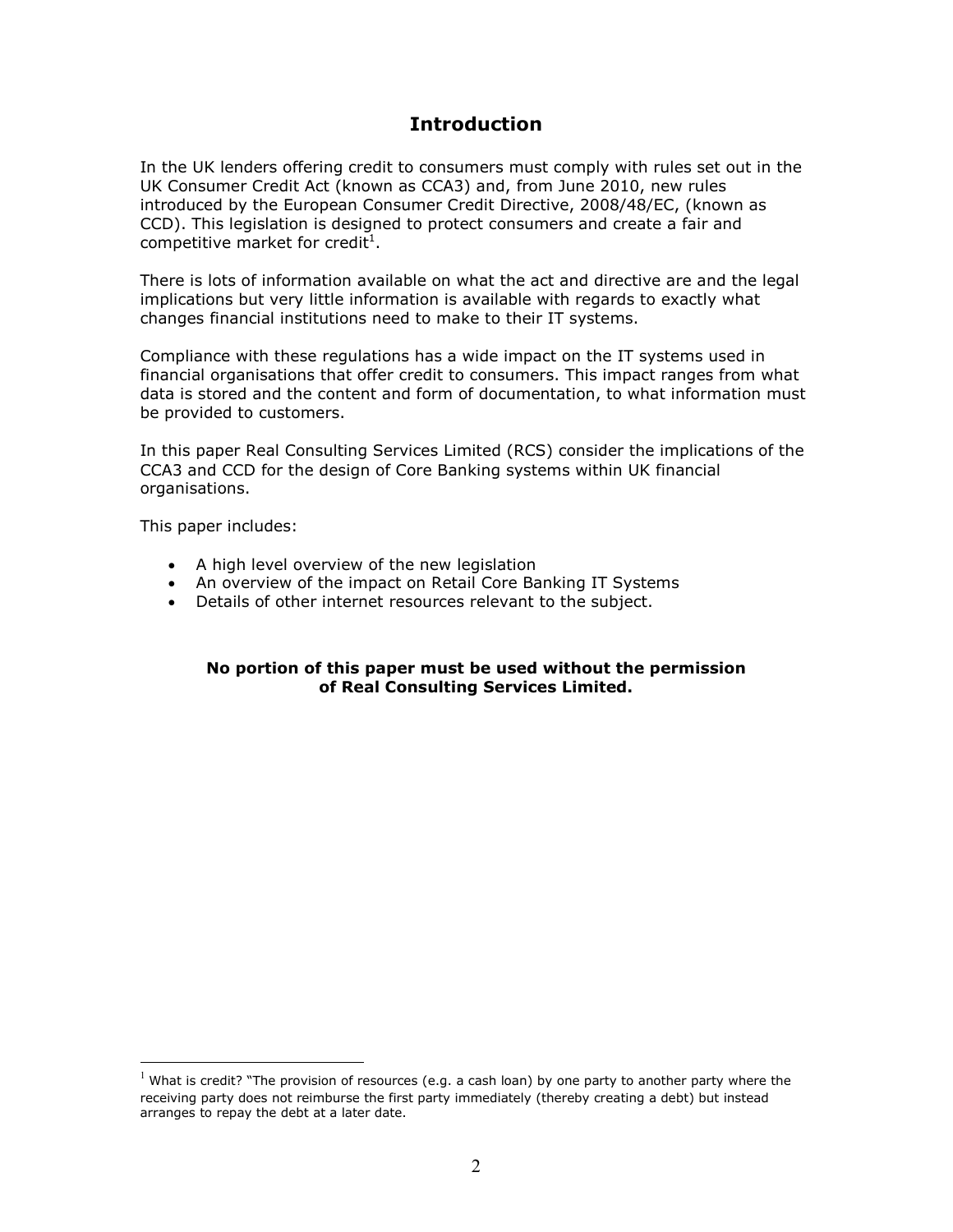# **Real Consulting Services Limited (RCS)**

Real Consulting Services (**RCS**) provides business, technology and consultancy services to the financial services and IT industries and has established a Centre of Competence addressing the IT implications of the UK Consumer Credit Act (CCA3) and the European Consumer Credit Directive (CCD).

The RCS Consumer Credit Centre of Competence has been established to provide practical and hands-on help and advice specifically for IT departments within UK financial institutions in the following ways:

- For institutions that *have already started CCA3 & CCD* related projects RCS will review current project plans and identify gaps. Additionally RCS can define and help deliver projects to close the gaps
- For institutions *that have not already kicked off CCA3 & CCD* related projects - RCS will develop the project plans and schedules. Additionally RCS can help deliver the projects.

The Centre of Competence services are delivered via short, sharp, tailored workshops held at the customer site. The consultants running the workshops are, as with all RCS people, experts in their fields and are currently deeply involved in CCA3 & CCD projects and therefore know what needs to be done, what works and just as importantly, what doesn't work.

Further information on RCS can be found at:

www.realconsultingservices.com.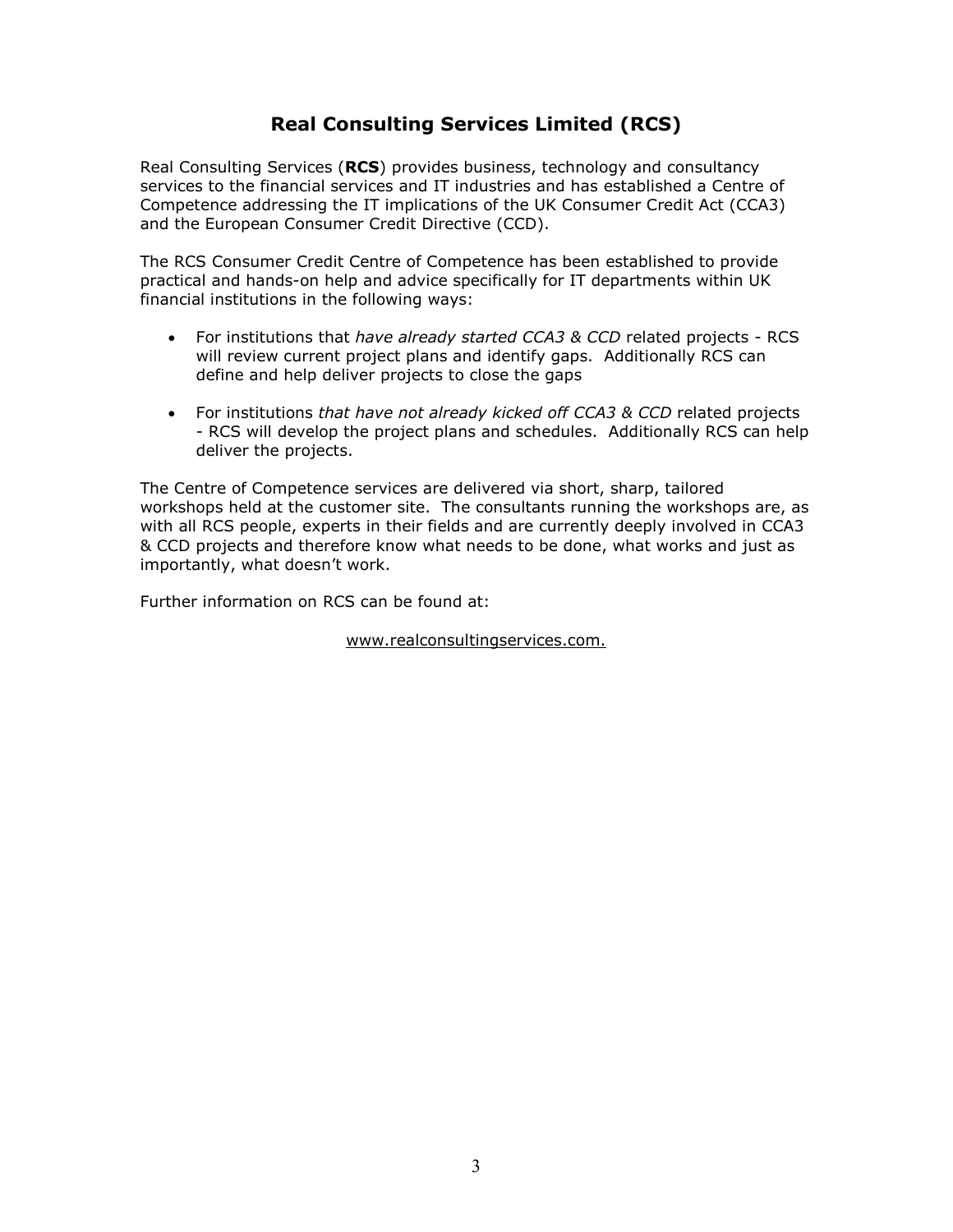# **Overview of CCA3 and CCD**

## **CCA3 v CCD**

Throughout this paper we describe the requirements as they will be enforced after the implementation of the CCD in 2010. In some cases these requirements are laid down by CCA3 and in some cases CCD.

CCA3 and CCD both set out rules that affect the processing of loans in a number of areas. Where CCA3 has stronger regulations than the Directive these regulations will take precedence over the Directive. Where the Directive extends or introduces new requirements these will be enforced from 2010.

## **Scope - UK Consumer Credit Act (CCA3)**

CCA3 applies to all credit agreements and consumer hire agreements that are:

• For individuals (personal customers) or partnerships of two or three partners not all of whom are corporate bodies. The following table summarises the scope of the regulations in relation to partnerships:

| Regulated                                                                                                  | Not regulated                               |
|------------------------------------------------------------------------------------------------------------|---------------------------------------------|
| Partnerships of three individuals                                                                          | Partnerships of more than three<br>partners |
| Partnerships of two individuals<br>and one corporate body OR two<br>corporate bodies and one<br>individual | Partnerships of three corporate<br>bodies   |

- Of any value (the 1974 Act applied only to credit and consumer hire agreements up to £25,000 but this threshold was removed by the 2006 Act)
- Either secured or unsecured.

The regulations therefore apply to personal loans, term loans, running-account credit (overdrafts and credit cards), home credit loans (small loans where the repayments are collected from the customer at home) and asset finance products. The regulations apply both to credit that is provided for unrestricted use and credit that is provided for a restricted use (e.g. credit provided to finance a car purchase).

The regulations do not cover:

- Mortgages
- Hire-purchase agreements
- Credit agreements for corporate bodies
- Agreements for goods or services where the customer has to repay the credit within twelve months in four payments or fewer
- Charge cards and similar agreements where the customer has to repay the outstanding balance in full at the end of each period
- Credit union agreements where the APR does not exceed 26.9 per cent
- Credit agreements offered to a limited group of borrowers where the APR does not exceed a specified 'low cost' rate (set by reference to average base rates)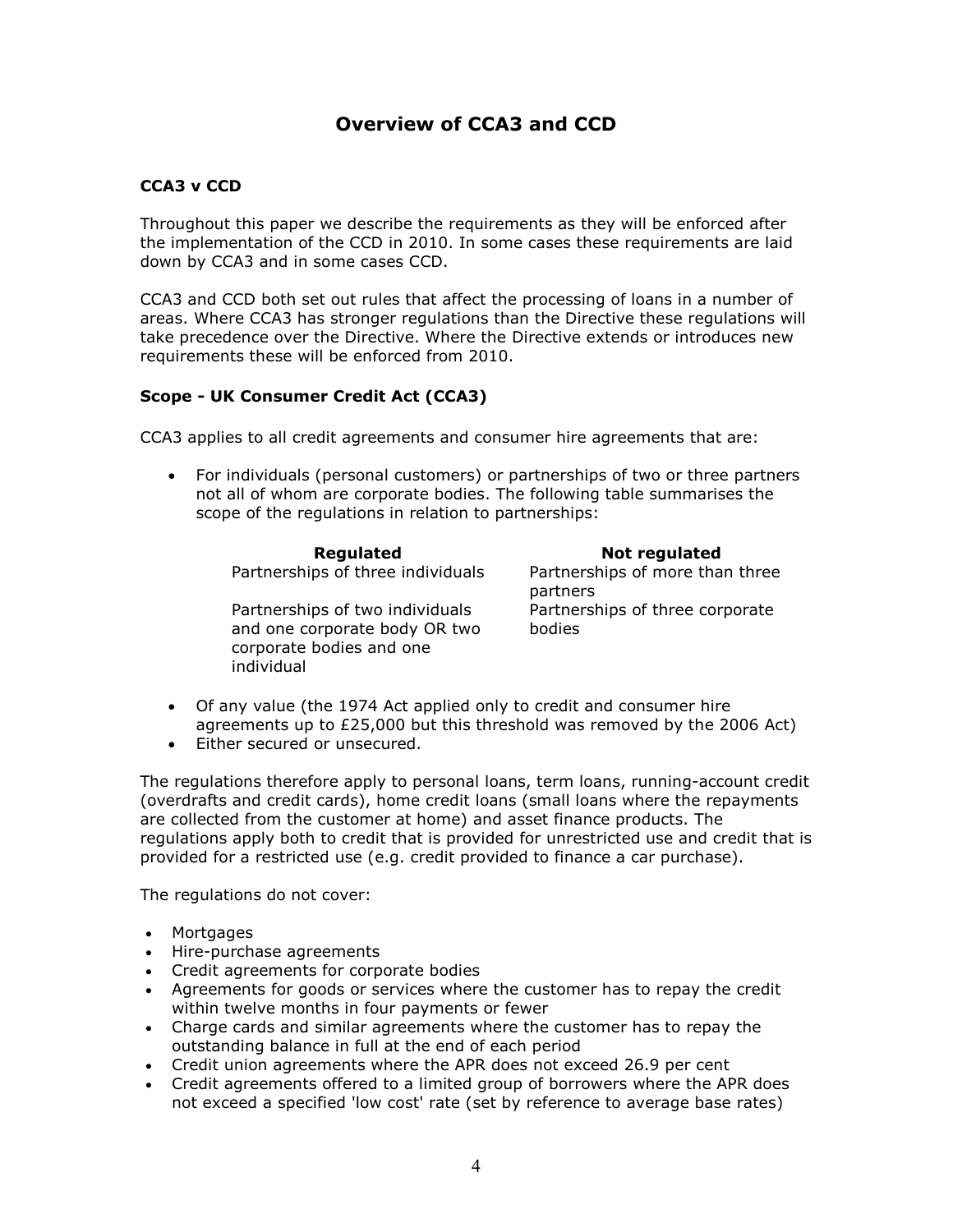• Certain agreements relating to overseas finance

There are also exemptions for:

- Lending to high net worth individuals, with net income exceeding  $£150,000$  or net assets exceeding £500,000 (supporting documentation must be provided)
- Lending over £25,000, where the loan is wholly or predominantly for business purposes (supporting documentation must be provided).

## **Scope - European Consumer Credit Directive (CCD)**

The Directive applies to all credit agreements that are:

- Unsecured
- Between €200 and €75,000 (this refers to the facility amount, not the balance)
- Agreed on a date after the national implementing measures come into force.

The requirements therefore apply to personal loans, term loans, running-account credit (overdrafts and credit cards) and asset finance products for both personal and non-personal customers (mostly small and medium enterprises).

The Directive does not apply to:

- Credit agreements agreed before the date of implementation (May 2010)
- Mortgages or other secured lending
- Credit that has to be repaid within one month
- Hiring or leasing agreements where an obligation to purchase the object of the agreement is not laid down by the agreement.

The Consumer Credit Directive impacts the provision of information to the customer and the operation of the loan. New Terms and Conditions and documented information must be sent to the customer. Control is placed on early repayment and partial payments and provision of amortisation schedules will be required. This is all in order to provide the customer with clear information on the progress of the loan.

### **Enforcement Agencies**

The Consumer Credit Act, and associated regulations, is enforced by the Office of Fair Trading (OFT) and local trading standards departments.

The Department for Business, Innovation and Skills (BIS)<sup>2</sup> is responsible for implementing the Consumer Credit Directive in the UK.

### **Licensing**

 $\overline{a}$ 

Importantly, the Consumer Credit Act requires all businesses providing consumer credit or consumer hire agreements to be licensed by the OFT, all Banks/Building Societies offering credit in the UK must therefore be licensed. This is important for any financial organisation wishing to operate in the UK but, at a day-to-day level, it does not affect the design of systems within banks so it is not discussed further here.

 $2^2$  Formerly known as the Department for Business, Enterprise and Regulatory Risk (BERR).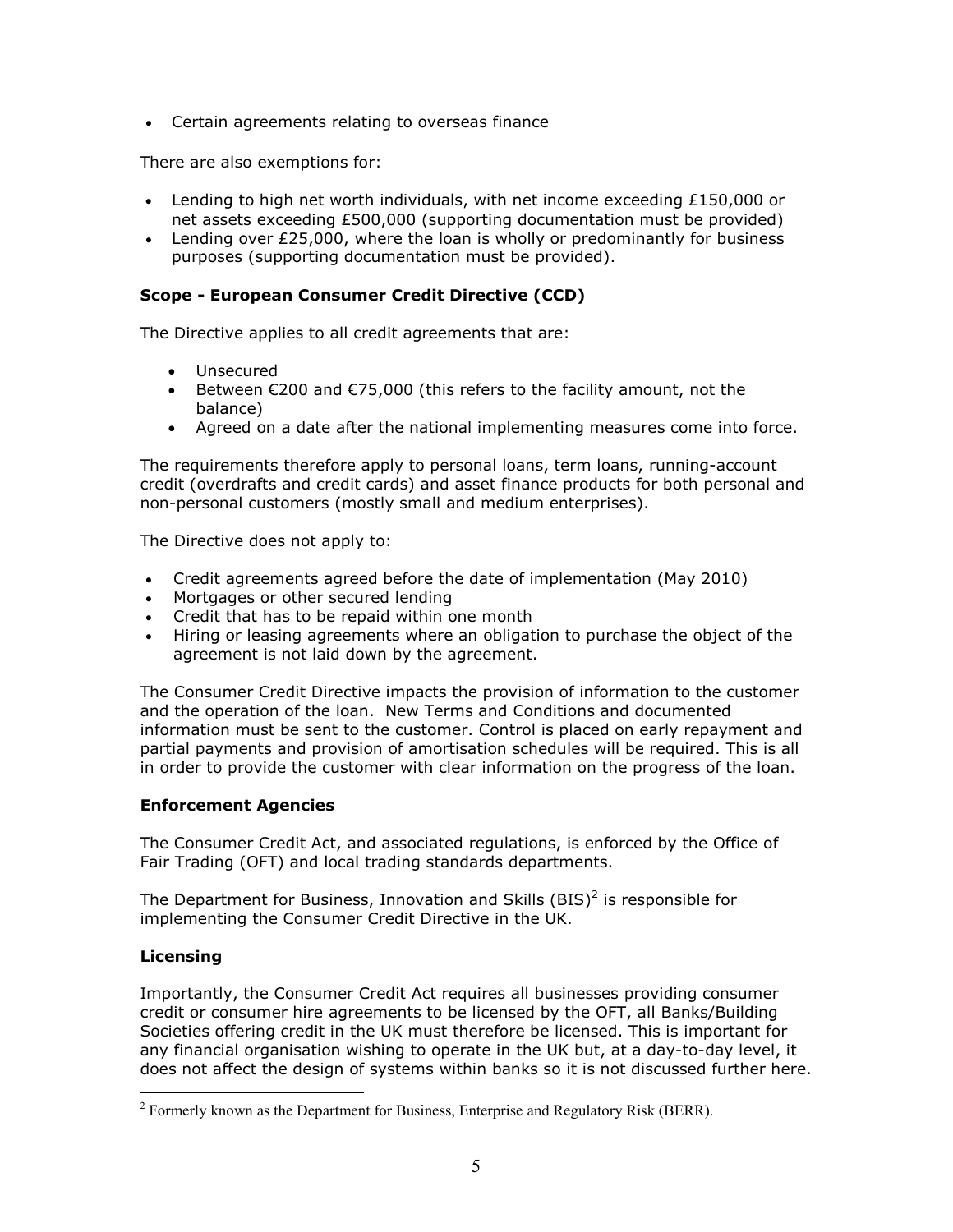# **Mapping between New Legislation Requirements And the Banking Framework**

**Please note:** RCS have mapped the impact of the new legislation for all areas of the Banking Operations Framework as outlined in the diagram below but **this paper focuses on the Core Banking areas ONLY**. For further information please contact RCS, in the first instance, via email at connect@realconsultingservices.com

To understand the impact of the new legislation on financial institutions IT systems we have:

Broken the legislation down into manageable 'components' based on the approach taken in the Office of Fair Trading's own guidance

and

For each part of the Banking Operations Framework we describe what components of the legislation have an impact.



## **Regulated Loans**

Loan setup systems in banks need to be able to identify what credit agreements are regulated, either by CCA3 or CCD. In theory, it can be either CCA3 or CCD, or it can be both. It is understood that most banks will indicate the CCD status on the credit agreement.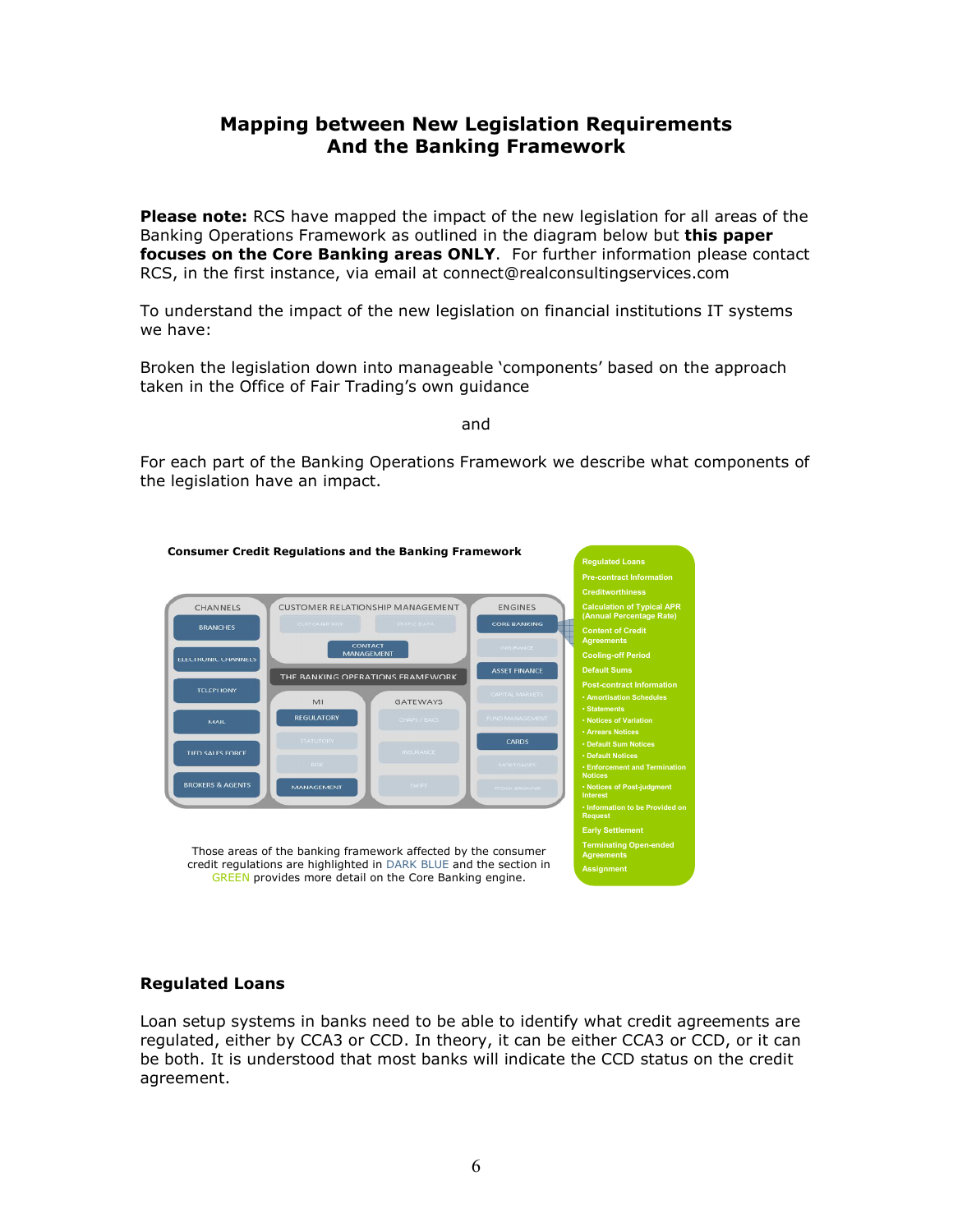Whether or not a credit agreement is regulated is a derived attribute that sits at the account level based on:

- The type of customer
- The nature of the credit agreement
- Value of the facility
- Date of agreement, and
- Whether or not secured

Also see the Scope section of this paper for further, useful information.

## **Pre-Contract Information**

CCD requires banks to provide the customer with certain information about a credit offer/contract before an agreement is made. This information must be provided in one of two standard forms:

- For products excluding overdrafts/credit cards banks must provide a Standard European Consumer Credit Information (SECCI)
- For running-account credit (overdrafts / credit cards) banks must provide an European Consumer Credit Information (ECCI).

There are different requirements for the provision of pre-contract information when a credit agreement is to be made at a distance.

## *Agreements made face-to-face*

Banks must provide to the customer certain information about a credit offer/contract before an agreement is made.

The principal objective is that customers have access to the right information to be able to make an appropriate assessment or comparison of the credit offer, and that the information is presented in a clear way.

The Consumer Credit (Disclosure of Information) Regulations 2004 set out detailed regulations on pre-contract information for credit agreements entered into following face-to-face discussions. In summary, the regulations require banks to provide certain information to the customer in a document headed 'Pre-contract Information' which must be separate from the credit agreement. However, this standard form will be replaced by new forms that are standardised across Europe when CCD comes into force.

The new forms are called:

- The SECCI form to be used for products excluding running-account credit, and
- The ECCI form to be used for running-account credit like overdrafts/credit cards.

See Table below for details.

In the absence of further guidance in the implementing regulations, lenders may have to decide if they wish to continue to include information currently required by CCA3 (e.g. early settlement examples) either in a separate Annex to the SECCI/ECCI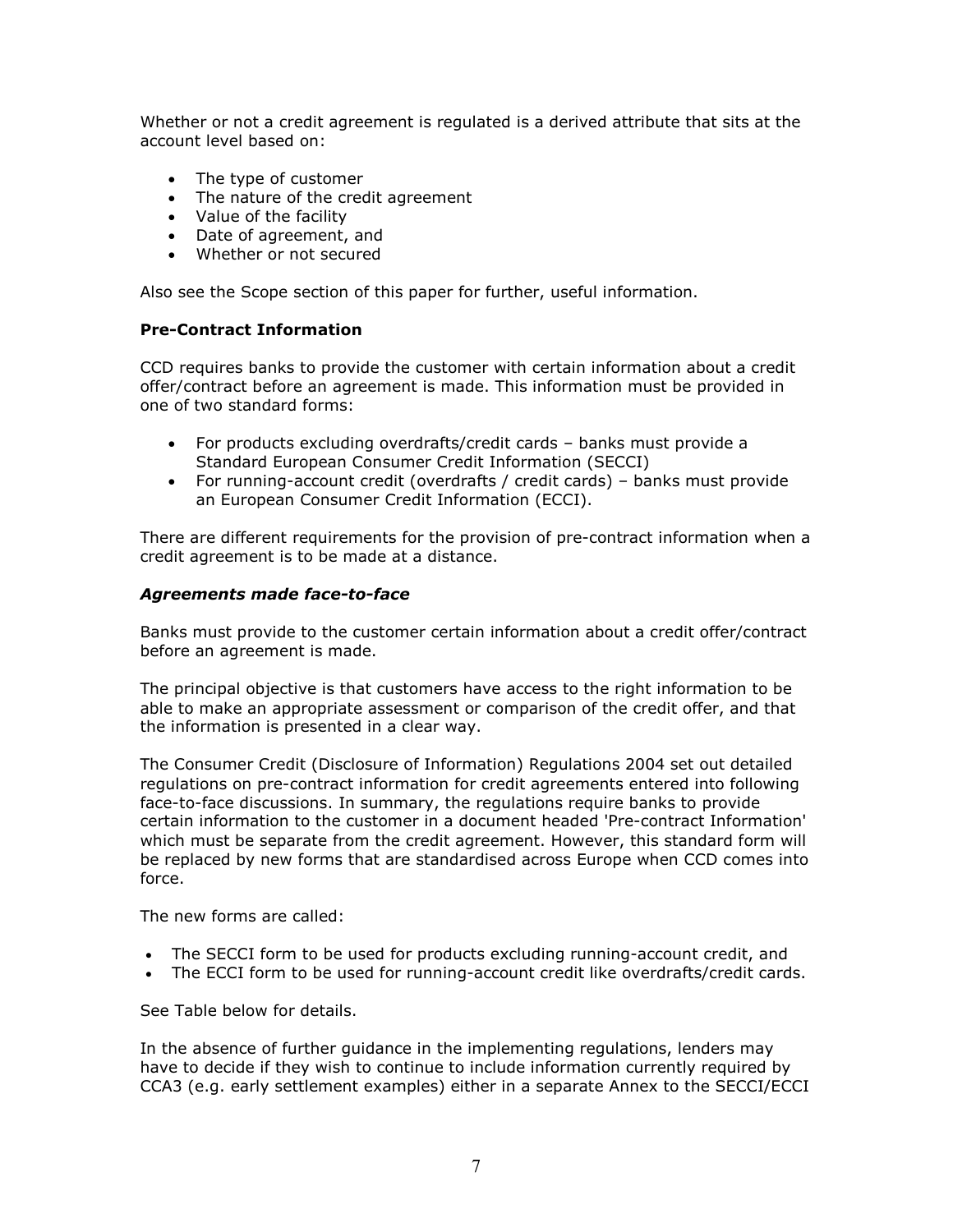or elsewhere. Any additional information should be given in a separate document which may be annexed to the standard form.

This information must be provided 'in good time' before the customer is bound by any credit agreement or offer. Generally the information would be printed and posted to the customer along with the forms for agreement relating to the loan.

The checklist that prompts staff to print the right documents should include the SECCI / ECCI. It might also be necessary to include a generic SECCI/ECCI as part of direct marketing materials, on websites and in branches.

A lender must supply the customer with a copy of the draft credit agreement free of charge if it is requested by the customer unless the bank is at the time of the request unwilling to proceed to the conclusion of the credit agreement with the customer.

Table 1: Pre-Contract Information and Forms

**Pre-Contract Information (excluding running-account credit)** 

**Form** Standard European Consumer Credit European Consumer Credit Information (SECCI)

- **Data** the type of credit (e.g. personal loan)
	- the identity and the geographical address of the creditor (and broker/agent if applicable)
	- the total amount of credit and the conditions governing the drawdown
	- the duration of the credit agreement
	- if the credit is a deferred payment for a specific good or service, that good or service and its cash price
	- the borrowing rate, the conditions governing the application of the borrowing rate and, where available, any index or reference rate applicable, as well as the periods, conditions and procedure for changing the borrowing rate
	- the annual percentage rate of charge and the total amount payable by the consumer, illustrated by means of a representative example

## **Pre-Contract Information (running-account credit)**

Information (ECCI)

- the type of credit
- the identity and geographical address of the creditor (and broker/agent if applicable)
- the total amount of credit
- the duration of the credit agreement
- the borrowing rate; the conditions governing the application of that rate, any index or reference rate applicable to the initial borrowing rate, the charges applicable from the time the credit agreement is concluded, and, where applicable, the conditions under which those charges may be changed;
- the annual percentage rate of charge, illustrated by means of representative examples mentioning all the assumptions used in order to calculate that rate
- the conditions and procedure for terminating the credit agreement;
- where applicable, an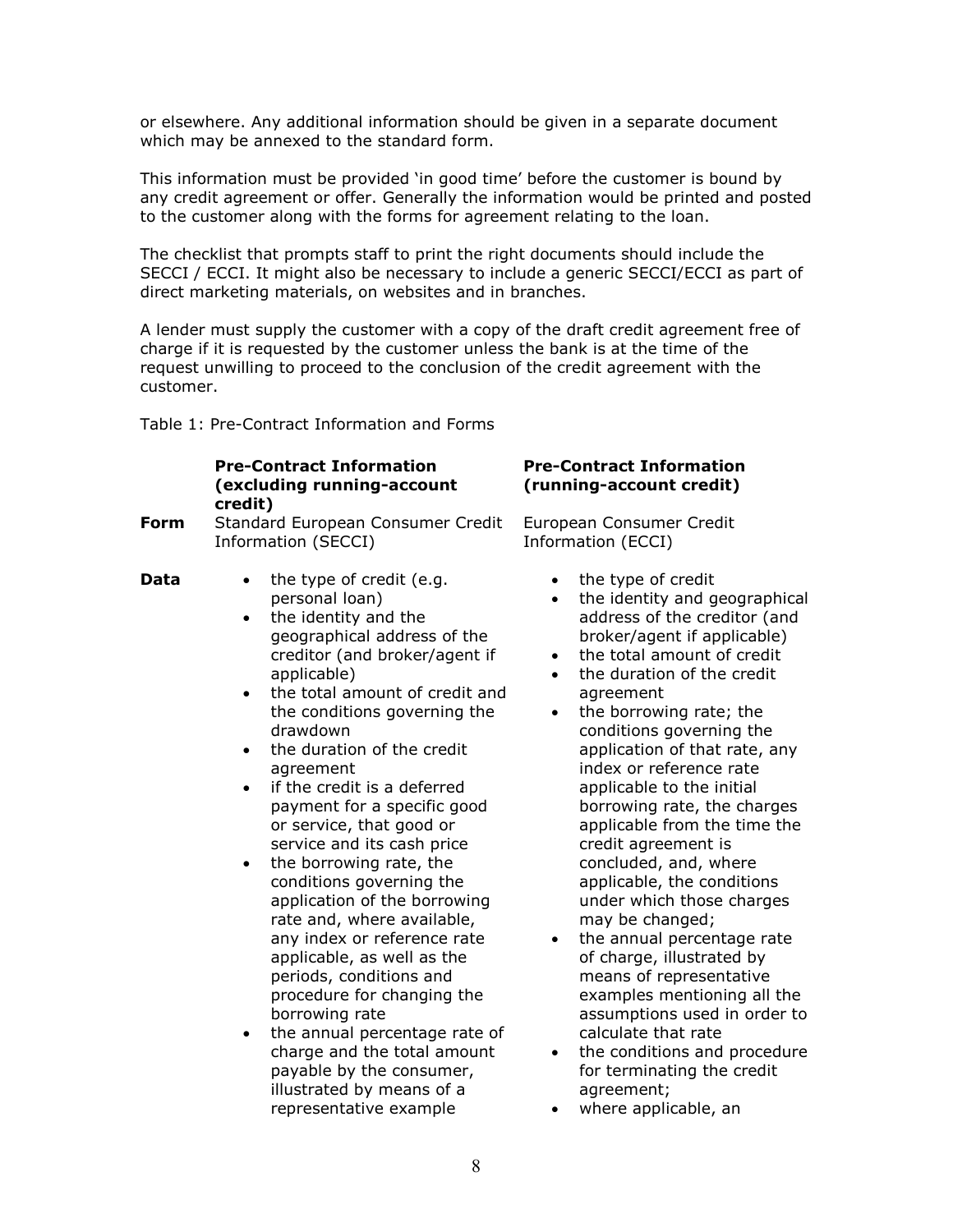mentioning all the assumptions used in order to calculate that rate

- The total cost of the credit to the consumer (this should comprise all the costs, including interest, commissions, taxes, fees for credit intermediaries and any other fees which the consumer has to pay in connection with the credit agreement except for notarial costs)
- the amount, number and frequency of payments to be made by the consumer
- where applicable, the existence of costs payable by the consumer to a notary on conclusion of the credit agreement
- the obligation, if any, to enter into an ancillary service contract relating to the credit agreement, in particular an insurance policy
- the interest rate applicable in the case of late payments and the arrangements for its adjustment, and, where applicable, any charges payable for default
- a warning regarding the consequences of missing payments
- where applicable, the sureties required
- the existence or absence of a right of withdrawal
- the right of early repayment, and, where applicable, information concerning the creditor's right to compensation and the way in which that compensation will be determined
- the consumer's right to be informed immediately and free of charge, of the result of a database consultation carried out for the purposes of assessing his

indication that the consumer may be requested to repay the amount of credit in full at any time

- the interest rate applicable in the case of late payments and the arrangements for its adjustment, and, where applicable, any charges payable for default
- the consumer's right to be informed immediately and free of charge, of the result of a database consultation carried out for the purposes of assessing his creditworthiness
- information about the charges applicable from the time such agreements are concluded and, if applicable, the conditions under which those charges may be changed
- if applicable, the period of time during which the creditor is bound by the precontractual information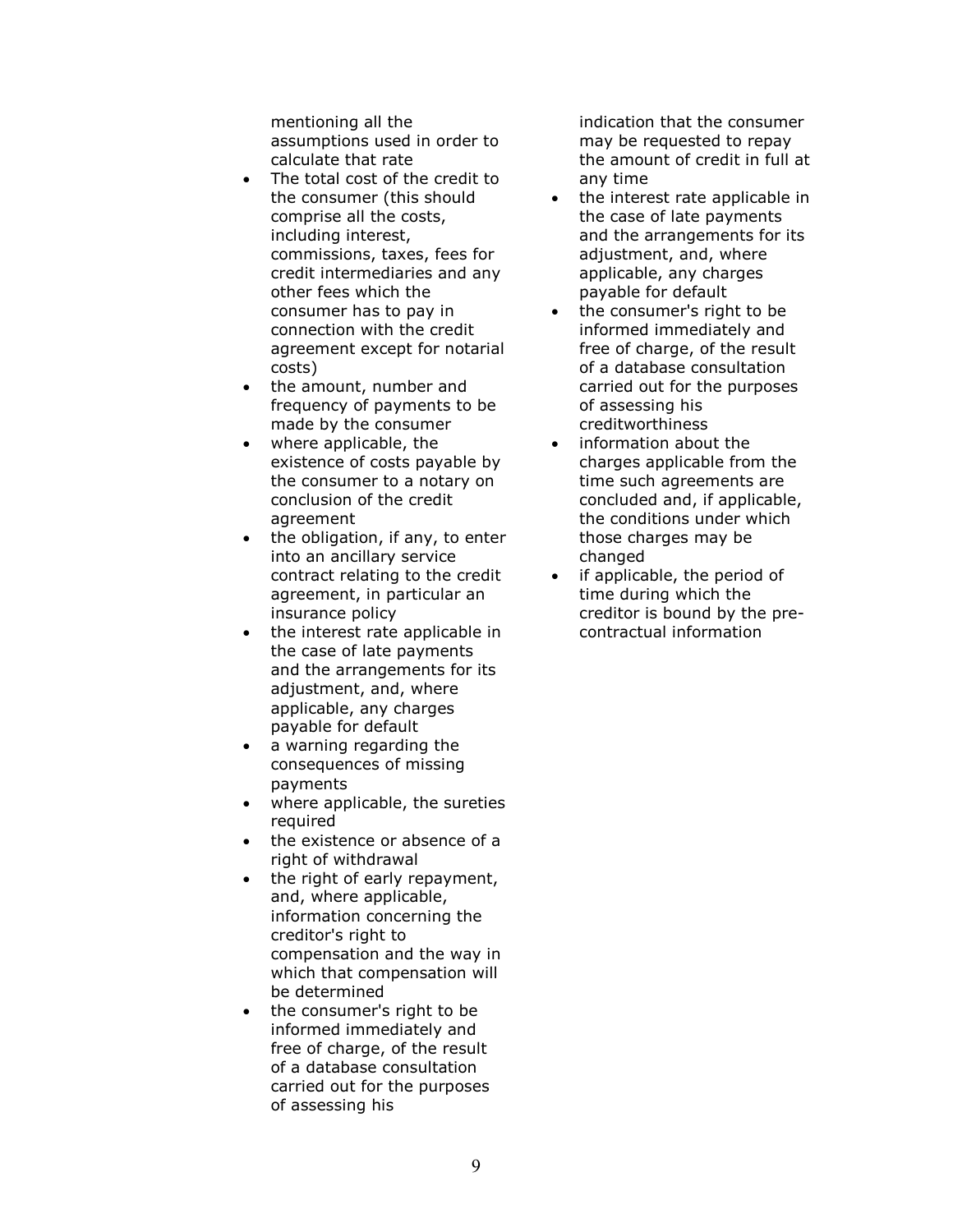creditworthiness

- the consumer's right to be supplied, on request and free of charge, with a copy of the draft credit agreement. This provision shall not apply if the creditor is at the time of the request unwilling to proceed to the conclusion of the credit agreement with the consumer; and
- if applicable, the period of time during which the creditor is bound by the precontractual information.

Core systems must capture and store the information required to populate these forms and should include checklists that prompt staff to print the right pre-contract information forms following either face-to-face discussions or remote communications.

## **Creditworthiness**

CCD specifies that before the conclusion of a credit agreement, a lender must assess the customer's creditworthiness on the basis of information obtained from the customer and, where necessary, databases held by credit reference bureaus. This credit reference check needs to be part of the account opening procedure and might be prompted by an account opening checklist or system. For most banks already operating in the UK, this does not represent a change from existing practice.

If the parties agree to change the total amount of credit after the conclusion of a credit agreement, lenders must reassess the customer's creditworthiness before any significant increase in the total amount of credit. This check needs to be part of the account maintenance procedures.

CCD does not prescribe how recent a credit bureau check needs to have been. This may be defined in the UK's implementing legislation.

Credit rating providers/bureaus must ensure lenders in all EU Member States have access to databases used to assess credit-worthiness. Lenders are required to share details of credit agreements with credit referencing agencies. This may require a direct feed of data from a lender's systems to the credit referencing agency.

If a credit application is rejected on the basis of a credit reference check, the lender must inform the customer immediately and without charge. The result should be advised to the customer in all cases unless it contravenes other legislation, public policy or public security (e.g. in situations of fraud, money laundering or sanctions). Banks need to have a clear process for declining applications to conform to this requirement.

## **Calculation of Typical APR**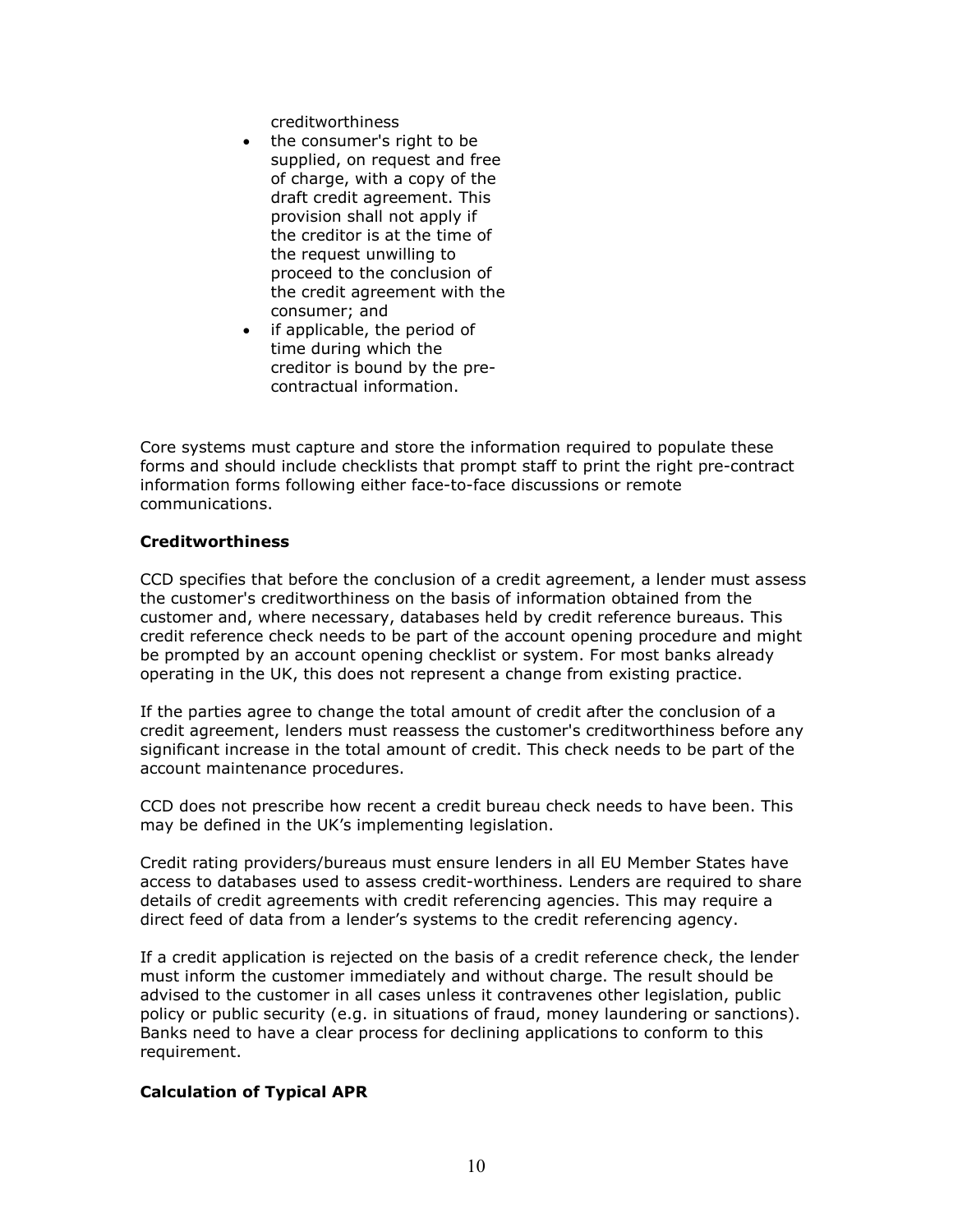Detailed regulations on the calculation of typical APR are set out in the Consumer Credit (Total Charge for Credit and Rebate on Early Settlement) (Amendment) Regulations 1989. Additionally the OFT has produced a booklet, Credit Charges and APR, setting out how an APR should be calculated.

More recently, CCD also sets out a standard approach to calculating typical APR. These requirements are in line with CCA3. Importantly, lenders must make sure that the APR calculation does not include any charges for non-compliance or other charges that are not directly linked to the credit agreement (e.g. courier fees). This means that commission charges cannot be included in the APR calculation for example, they have to be stated separately.

Any costs relating to payment transactions and drawdowns should be included in the APR calculation unless they are optional.

CCD sets out the following equation for calculating typical APR:

$$
\sum_{k=1}^{m} C_k (1+X)^{-t_k} = \sum_{l=1}^{m'} D_l (1+X)^{-S_l}
$$

where:

- X is the APR
- m is the number of the last drawdown
- k is the number of a drawdown, thus  $1 \leq k \leq m$
- Ck is the amount of drawdown k
- tk is the interval, expressed in years and fractions of a year, between the date of the first drawdown and the date of each subsequent drawdown, thus  $t1 = 0$ ,
- m' is the number of the last repayment or payment of charges,
- l is the number of a repayment or payment of charges,
- Dl is the amount of a repayment or payment of charges,
- sl is the interval, expressed in years and fractions of a year, between the date of the first drawdown and the date of each repayment or payment of charges.

The typical APR calculation has to be based on the following assumptions:

- That the agreement remains valid for the stated term and the customer does not default
- In the case of variable rates and charges, these will be fixed at their initial level and will remain applicable until the end of the credit agreement.

It is important that banks make sure their loan illustration system/s and core bank systems use the same equation (or algorithm) to calculate interest so there is consistency between the two.

## **Content of Credit Agreements**

Detailed rules on the documentation of agreements were set out in the Consumer Credit (Agreements) Regulations 1983 and amended within Consumer Credit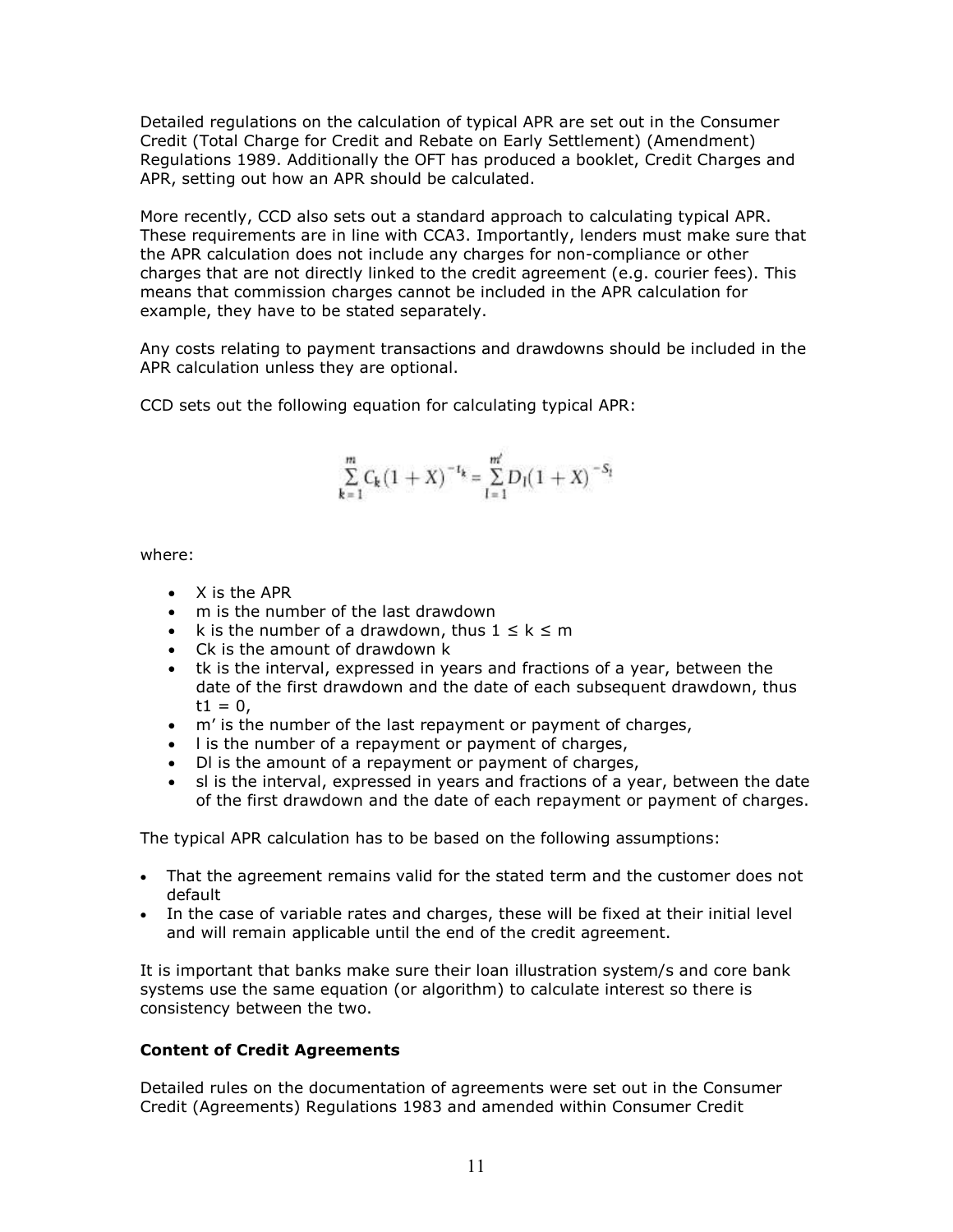(Miscellaneous Amendments) Regulations 2004. CCD also sets out what information should be included in a credit agreement. The requirements are largely identical so we list the information required by the (more detailed) CCD.

Banks must ensure that all Credit agreements are made available on paper or another durable medium<sup>3</sup>. Both the customer(s) and the lender must sign the agreement. A copy of the executed agreement must be given to the customer, either when he signs it or within seven days. All parties are entitled to a copy of the credit agreement. Lenders may want to provide only one copy to joint account holders residing at the same address.

If the above requirements are not met, a lender can only enforce the agreement against the customer by getting a court order.

Lenders must ensure that credit agreements contain the following information:

For Credit agreements (excluding overdrafts/credit cards):

• the type of credit

 $\overline{a}$ 

- the identities and geographical addresses of the contracting parties as well as, if applicable, the identity and geographical address of the credit intermediary involved
- the duration of the credit agreement
- the total amount of credit and the conditions governing the drawdown
- in case of a credit in the form of deferred payment for a specific good or service or in the case of linked credit agreements, that good or service and its cash price
- the borrowing rate, the conditions governing the application of that rate and, where available, any index or reference rate applicable to the initial borrowing rate, as well as the periods, conditions and procedures for changing the borrowing rate and, if different borrowing rates apply in different circumstances, the abovementioned information in respect of all the applicable rates
- the annual percentage rate of charge and the total amount payable by the consumer, calculated at the time the credit agreement is concluded; all the assumptions used in order to calculate that rate shall be mentioned
- the amount, number and frequency of payments to be made by the consumer and, where appropriate, the order in which payments will be allocated to different outstanding balances charged at different borrowing rates for the purposes of reimbursement
- where capital amortisation of a credit agreement with a fixed duration is involved, the right of the consumer to receive, on request and free of charge, at any time throughout the duration of the credit agreement, a statement of account in the form of an amortisation table. The amortisation table shall indicate the payments owing and the periods and conditions relating to the payment of such amounts; the table shall contain a breakdown of each repayment showing capital amortisation, the interest calculated on the basis of the borrowing rate and, where applicable, any additional costs; where the interest rate is not fixed or the additional costs may be changed under the

 $3$  Durable medium: Any instrument which enables the consumer to store information addressed personally to him in a way accessible for future reference for a period of time adequate for the purposes of information and which allows the unchanged reproduction of the information stored.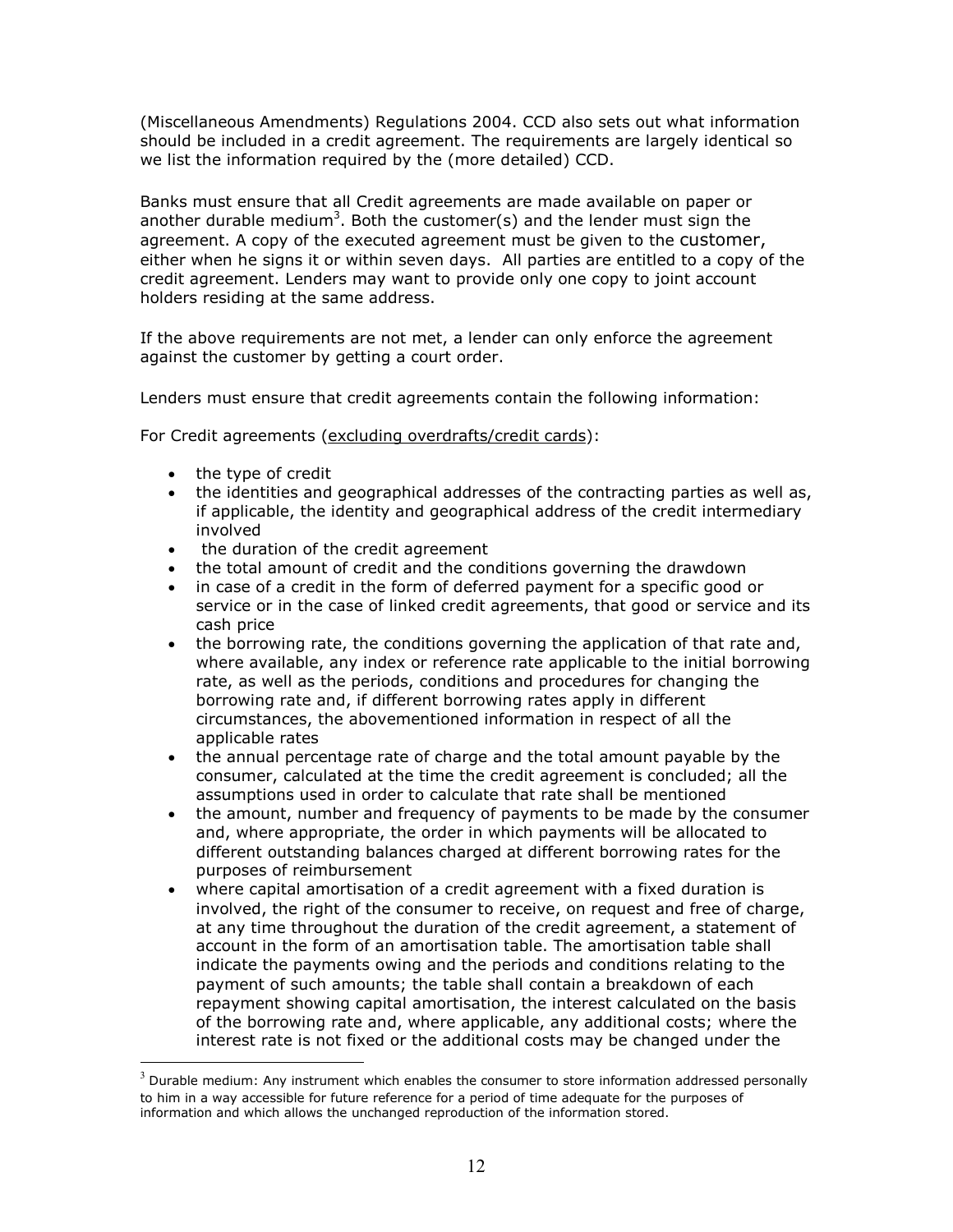credit agreement, the amortisation table shall indicate, clearly and concisely, that the data contained in the table will remain valid only until such time as the borrowing rate or the additional costs are changed in accordance with the credit agreement

- if charges and interest are to be paid without capital amortisation, a statement showing the periods and conditions for the payment of the interest and of any associated recurrent and non-recurrent charges
- where applicable, the charges for maintaining one or several accounts recording both payment transactions and drawdowns, unless the opening of an account is optional, together with the charges for using a means of payment for both payment transactions and drawdowns, and any other charges deriving from the credit agreement and the conditions under which those charges may be changed
- the interest rate applicable in the case of late payments as applicable at the time of the conclusion of the credit agreement and the arrangements for its adjustment and, where applicable, any charges payable for default
- a warning regarding the consequences of missing payments
- where applicable, a statement that notarial fees will be payable
- the sureties and insurance required, if any
- the existence or absence of a right of withdrawal, the period during which that right may be exercised and other conditions governing the exercise thereof, including information concerning the obligation of the consumer to pay the capital drawn down and the interest and the amount of interest payable per day
- information concerning the rights resulting from the Directive's requirements on open-ended agreements as well as the conditions for the exercise of those rights
- the right of early repayment, the procedure for early repayment, as well as, where applicable, information concerning the creditor's right to compensation and the way in which that compensation will be determined
- the procedure to be followed in exercising the right of termination of the credit agreement
- whether or not there is an out-of-court complaint and redress mechanism for the consumer and, if so, the methods for having access to it
- where applicable, other contractual terms and conditions
- where applicable, the name and address of the competent supervisory authority.

For Credit agreements for overdrafts/credit cards:

- the type of credit;
- the identities and geographical addresses of the contracting parties as well as, if applicable, the identity and geographical address of the credit intermediary involved
- the duration of the credit agreement
- the total amount of the credit and the conditions governing the drawdown
- the borrowing rate, the conditions governing the application of the borrowing rate and, where available, any index or reference rate applicable to the initial borrowing rate, as well as the periods, conditions and procedure for changing the borrowing rate and, if different borrowing rates apply in different circumstances, the abovementioned information in respect of all the applicable rates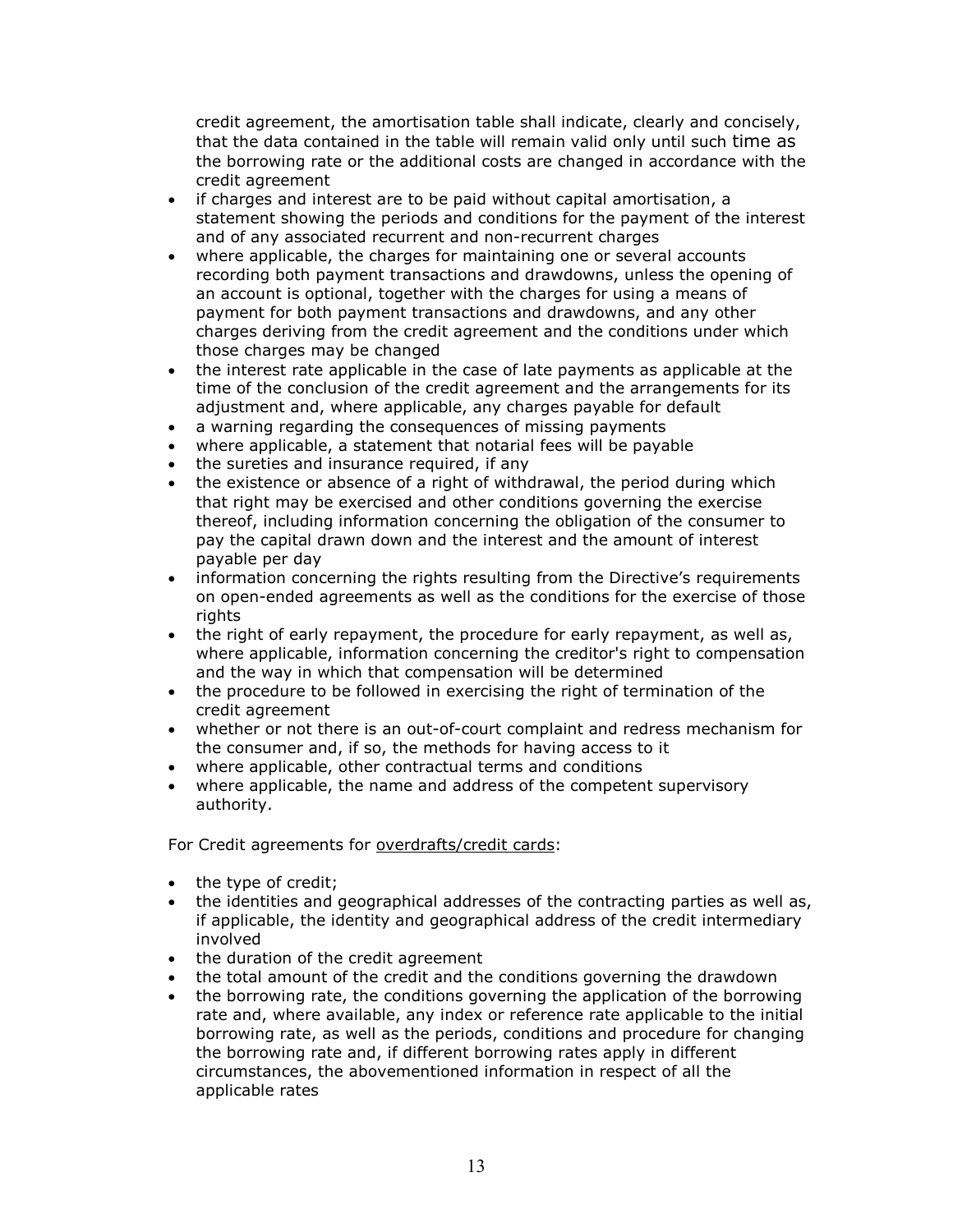- the annual percentage rate of charge and the total cost of the credit to the consumer, calculated at the time the credit agreement is concluded; all the assumptions used in order to calculate that rate shall be mentioned
- an indication that the consumer may be requested to repay the amount of credit in full on demand at any time
- conditions governing the exercise of the right of withdrawal from the credit agreement; and
- information concerning the charges applicable from the time such agreements are concluded and, if applicable, the conditions under which those charges may be changed.

If an unplanned overdraft is possible on a current account the current account agreement must include:

- the borrowing rate,
- the conditions governing the application of that rate, any index or reference rate applicable to the initial borrowing rate,
- the charges applicable from the time the credit agreement is concluded, and
- (where applicable) the conditions under which those charges may be changed

## **Cooling-Off Period**

Customer's have the right to withdraw from a credit agreement within 14 days of concluding the credit agreement without incurring a penalty. The customer does not need to give any reason for withdrawing. This right should be included within the Terms and Conditions of a credit agreement and within any general Terms and Conditions published in direct marketing or websites.

To withdraw from a credit agreement in the cooling off period the customer must notify the lender in writing and must repay the capital and the interest accrued up to the date the capital is repaid.

A lender is not entitled to any compensation in the event of withdrawal during the cooling-off period, except compensation for any non-returnable charges paid by the lender to any public administrative body.

Account closure processes within a Bank/Building Society must take into account this provision.

### **Default Sums**

Interest on a default sum cannot be charged until the  $29<sup>th</sup>$  day after the day the default sum notice was given to the customer. Any interest applied must be simple interest, not compounded. It should be possible to apply no interest to the default sum or to refund the interest charged on a default sum.

If an account is in recoveries, payments received must be used to clear any default sums (and interest) first.

## **Post Contract Information**

The Consumer Credit (Information Requirements and Duration of Licenses and Charges) Regulations 2007 set out what information a lender must provide to the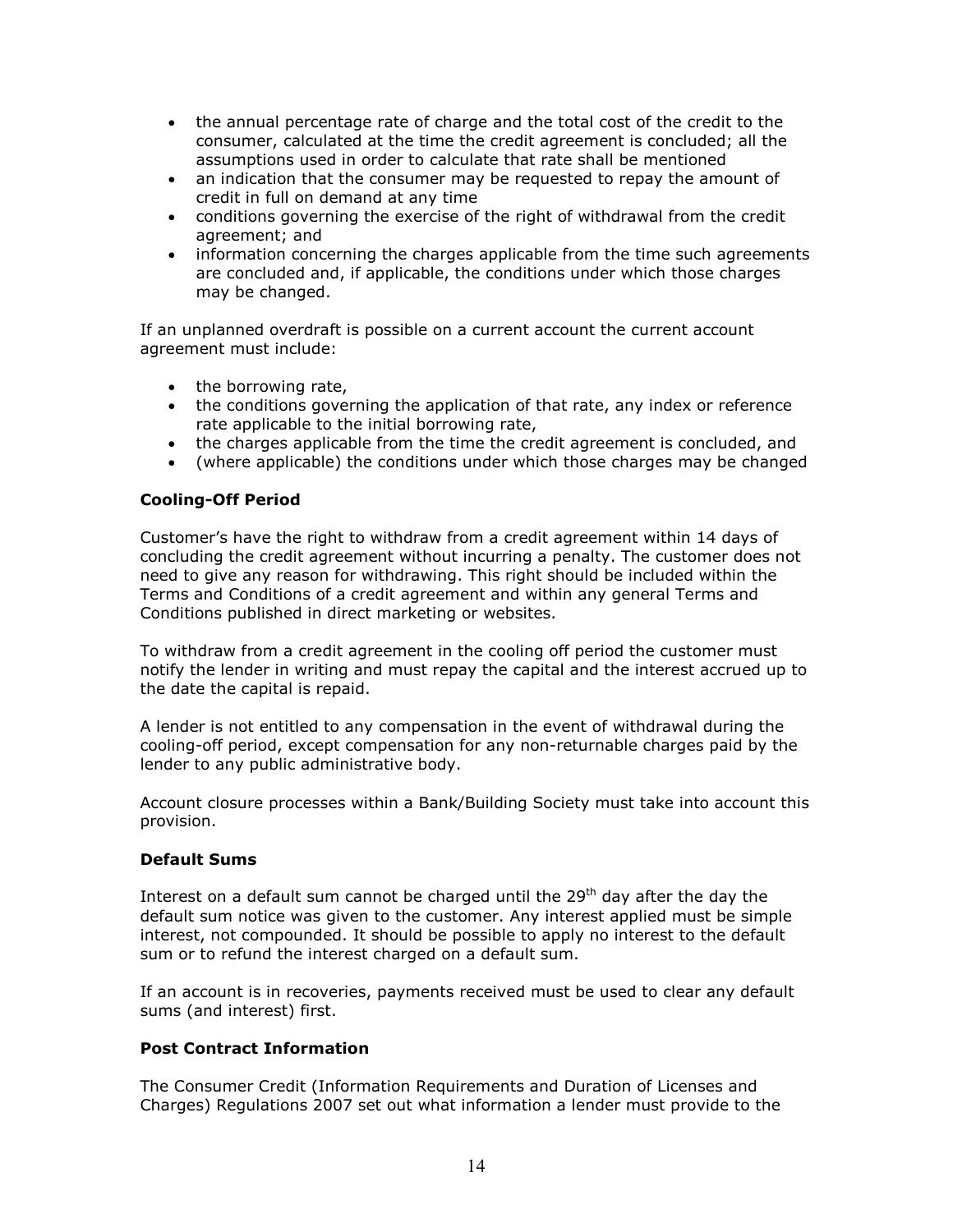customer during the lifetime of a loan. Additionally OFT has published a guidance booklet on these requirements. The requirements include:

- Amortisation Schedules (this is a CCD requirement)
- **Statements**
- Notices of variation
- Arrears Notices
- Default Sum Notices
- Default and Enforcement Notices
- Notice of post-judgment interest
- Information to be provided on request.

In addition, the Consumer Credit Directive obliges lenders to provide an up-to-date amortisation schedule to the customer on request.

### *Amortisation Schedules*

Lenders must provide an amortisation table to the customer at the start of the loan and must provide an up-to-date amortisation schedule to the customer on request. Bank systems must therefore be able to produce an amortisation schedule on demand throughout the duration of the credit agreement.

The schedule shows the periodic payments against the loan and reveals the amount put towards interest, as well as the specific amount put towards the principal balance, with each payment.

If the customer's credit amount is increased, an up-to-date amortisation schedule should be provided at the time of the increase, on the basis of the combined total loan amount.

### *Statements*

### *Fixed-Sum Loans*

Lenders must send customers with fixed-sum loans an annual statement of account. The statement must include:

- the start and end date of the statement period
- the duration of the agreement and the amount of credit provided
- the rate or rates of interest applicable, the period during which each rate applied and, if applicable, the element of the credit to which it applied
- the opening balance at the beginning of the period to which the statement relates
- the amount and date of any payment to the account during the period
- the amount and date of any interest or other charges falling due during the period
- the amount and date of any other movement in the account during the period
- the closing balance at the end of the period.

Certain prescribed forms of wording must also be included, about:

• the consequences of paying less than the agreed sum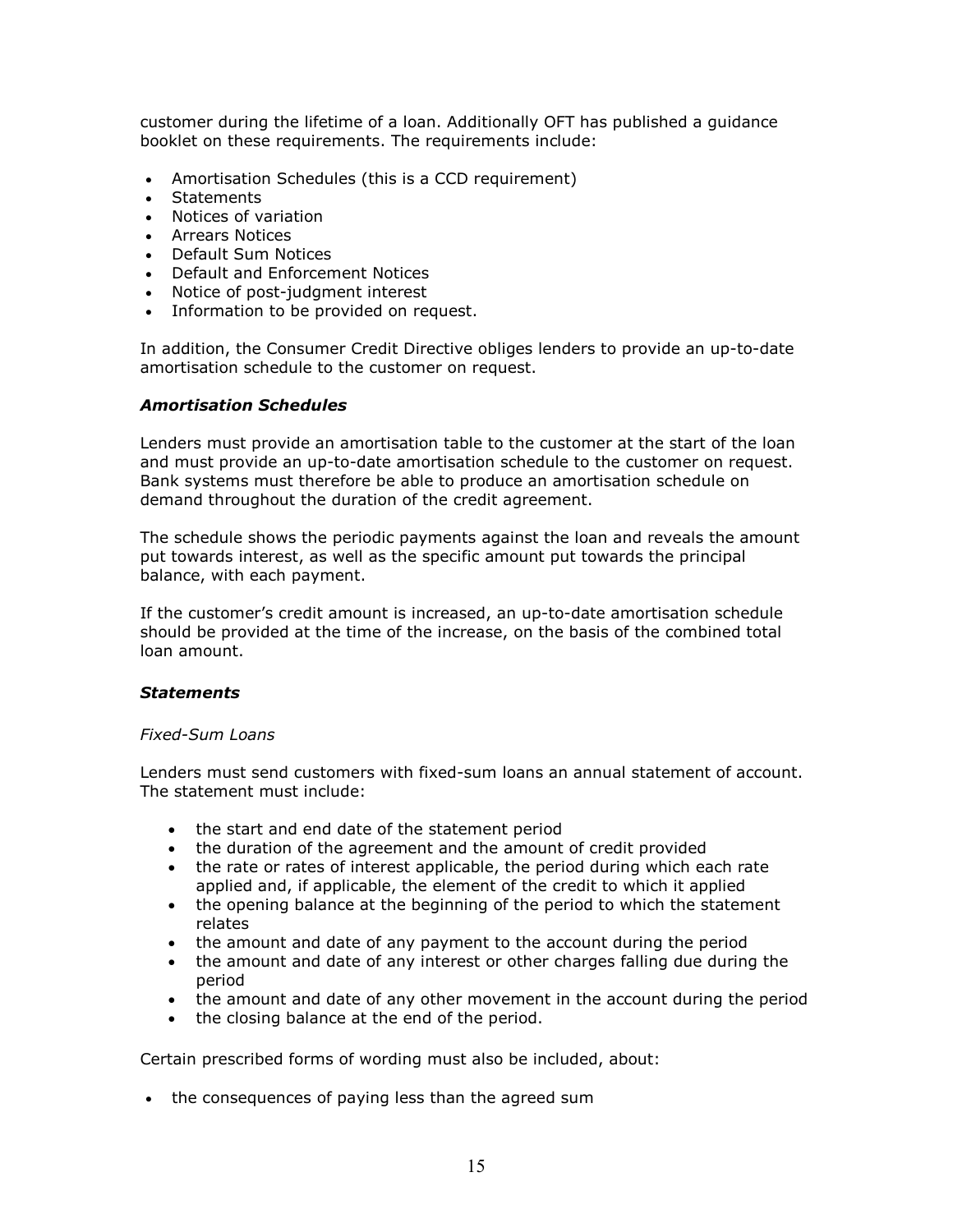- sources of help or advice if the debtor is having difficulties making payments
- the right to settle the agreement early
- the right to terminate a hire-purchase or conditional sale agreement
- dispute resolution and complaints to the Financial Ombudsman Service (FOS).

## *Overdrafts and Credit Cards*

Customers with a running-account credit - or revolving credit line - (e.g. overdraft, credit card, etc) must be sent a statement of account monthly (if the statement includes a demand for payment), every 6 months (if the statement does not include a demand for payment but there is a balance on the account) or every 12 months (if there is no balance on the account). The statement must include:

- the start and end date of the statement period
- any opening balance at the beginning of the period to which the statement relates
- the amount and date of any payment to the account during the period (the system should automatically calculate if the credits received are sufficient to meet the minimum repayments)
- the amount and date of any drawing on the account during the period
- the amount and date of any interest or other charges applied to the account during the period
- the closing balance at the end of the period
- the borrowing rate applied
- where applicable, the minimum amount to be paid (requirement of CCD).

The statement should also include prescribed forms of wording about:

- the consequences of making only minimum payments
- the consequences of failing to make a minimum payment
- a statement of the order of payment allocation, if the balance is not repaid in full, and the implications for future interest charges
- dispute resolution and complaints to the FOS.

A history of the 'Minimum Repayments' that have been calculated and advised to customers on each statement should be kept permanently.

If it is calculated that the customer has failed to repay the minimum repayment amounts during the statement period a warning message should be included in the statement unless the underpayment is within a given tolerance. This warning message should be standard fixed-test. The warning message (when shown) should have greater prominence than anything else in the statement other than trade names, names or parties, logos, headings or reference numbers.

### *Current Accounts*

If the balance on a current account moves into an unplanned overdraft for more than one month the lender must inform the customer immediately. The notice should include:

- notice of the overrunning
- the amount involved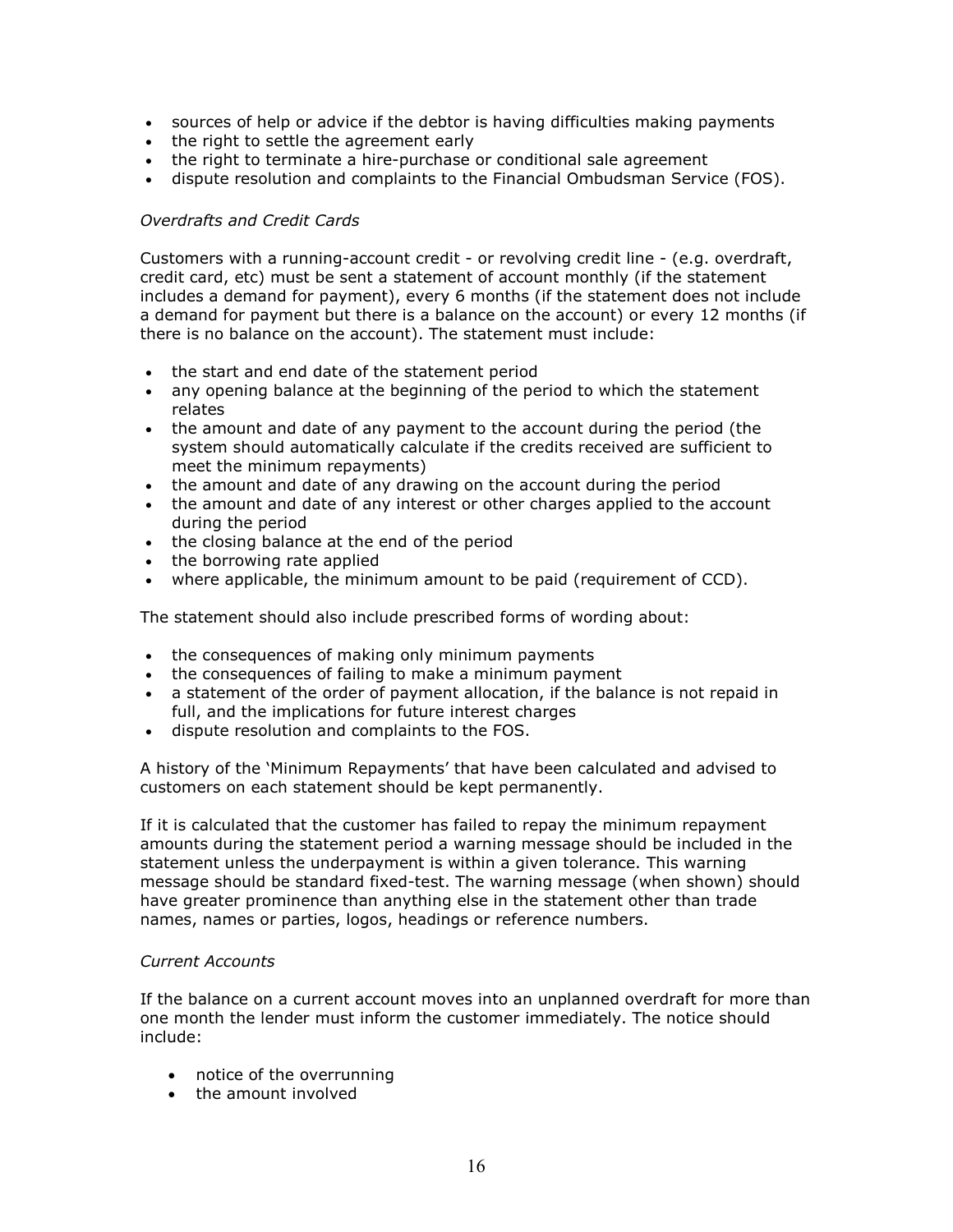- the borrowing rate
- any penalties, charges or interest on arrears applicable.

#### *Triggering statements*

Core systems should trigger the printing of a regular statement of account (at the required frequency) and notices when an account moves into an unplanned overdraft for more than one month. If an ad hoc statement is issued this should reset the date of the next statement trigger. A statement should also be issued if a loan is repaid and the account is closed.

The system should trigger the printing of statements and notices in a standard format which should then be issued by post. Separate statements and notices should be sent to the current address of each account holder when they are triggered.

Systems should allow for a 'mail suppression' marker to prevent statements and notices being sent when, for example, a customer is deceased. In this situation the system should continue to operate as if the statement or notice has been issued.

Statement information should be stored indefinitely and should be accessible to Bank officers to help them respond to queries raised. A statement issue history should also be stored.

#### *Statements on Joint Accounts*

For joint accounts, a customer may send the bank a 'dispensing notice' so that the banks needs only to send a statement to one of the joint account holders.

#### *Home Credit Loans*

A 'home credit loan' (or 'home collected loan') is typically a small cash amount (from fifty up to a few thousand pounds), paid back over a fixed period of between 10 weeks and 2 years. An agent calls at the customer's house (normally weekly) to collect payments.

Statements relating to home credit loan agreements must also include:

- the total charge for credit under the agreement
- prescribed wording about the right to request additional statements
- a statement regarding the price comparison website set up under the terms of the Competition Commission's Home Credit Market Investigation Order 2007.

### *Notices of Variation*

If a lender wishes to vary a regulated agreement under the terms of that agreement, the customer must be given at least 7 days notice before the variation takes effect. This includes changes to borrowing rates although, if the credit agreement links the borrowing rate to a reference rate, a lender can inform the customer periodically.

In the case of certain interest rate variations, where interest is charged daily on the basis of the outstanding balance, notice may be published in three national newspapers and (where practicable) by prominent display in branch offices.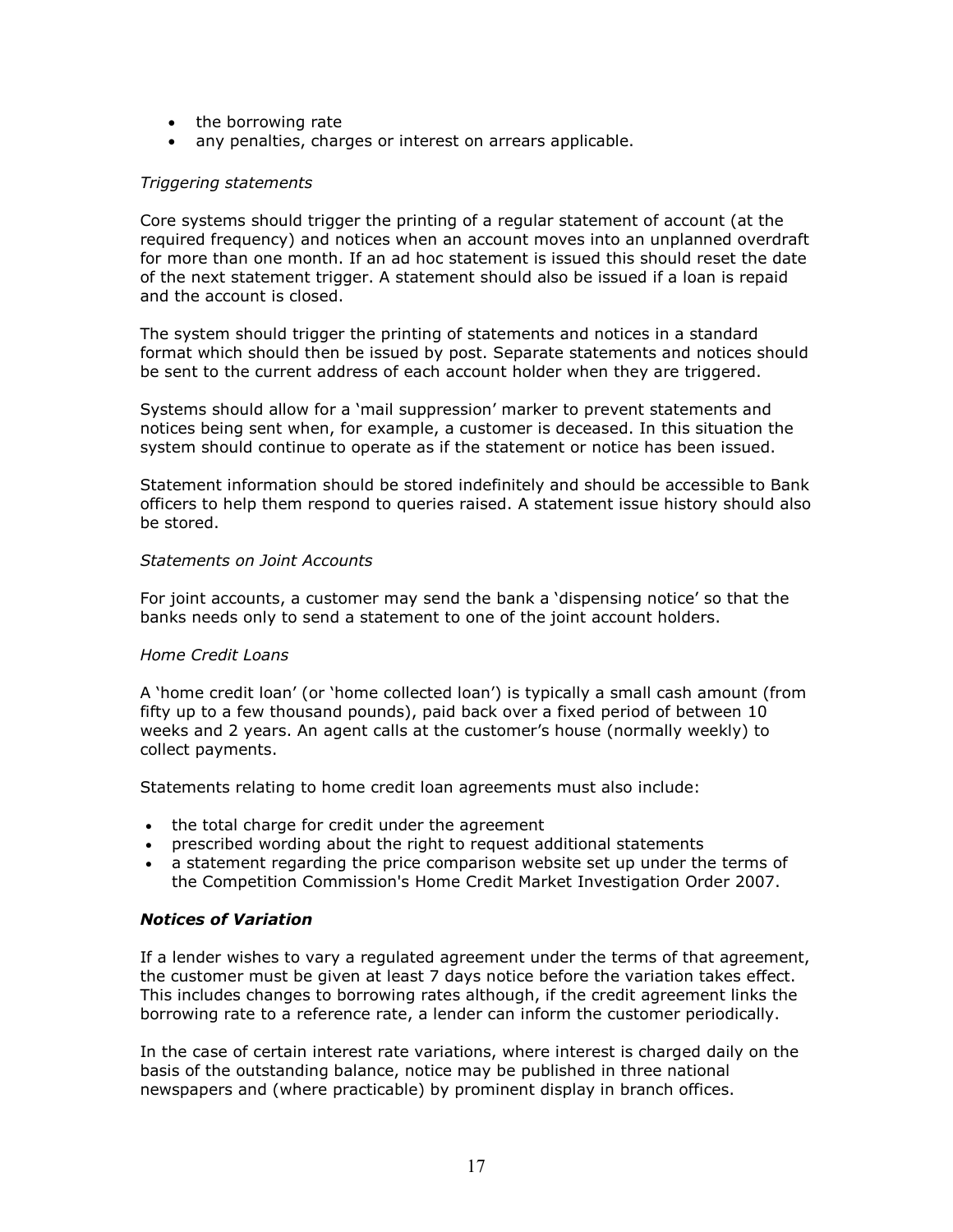A notice sent to a customer must state the amount of the payments to be made after the new borrowing rate comes into force and if the number or frequency of the payments will change. Notices should contain:

- The date of issue of the notice
- Bank contact details
- Customer contact details
- Account number / sort code
- Name of the product
- Details of the new borrowing rate and the date from which it comes into force
- Details of the previous borrowing rate
- If an account has different borrowing rates for different parts of the account, the rates applicable to each part of the account should be shown
- Statutory messages as set out in other regulations
- Non-statutory messages (e.g. marketing).

Core systems should trigger the delivery of a file to the printing systems when borrowing rates are changed on regulated loans.

### *Arrears Notices*

#### *Fixed-Sum Loans*

If the value of arrears reaches the equivalent of two contractual installments the customer should be sent an initial "Arrears Sum Notice" (ASN). To trigger the generation of this notice, core systems must store and use the contractual repayment obligations for all loan accounts. The calculation of arrears can include interest accrued as a direct result of the account being in arrears. The notice should be issued no longer than 14 days after being triggered.

Core systems should allow changes to the contractual repayment schedule where this is permitted in the credit agreement (e.g. amending the monthly repayment date, extending the repayment holiday, etc) and should take these changes into account when calculating arrears.

The ASN should include:

- The balance on the account on the date the notice is generated
- The shortfall that has caused the notice to be issued
- A copy of OFT Information Sheet on Arrears.

The following statutory messages should form the opening paragraphs of the ASN:

- "This Arrears Notice is given in compliance with the Consumer Credit Act 1974 because you are behind with your payments."
- "If you have not already agreed a repayment plan and are having trouble making your payments, please call us to discuss your account further."

The following statutory messages should also be included in the ASN:

• "Default sums and interest: You may have to pay default sums and interest in relation to the missed or partly made payments referred to in this notice. Please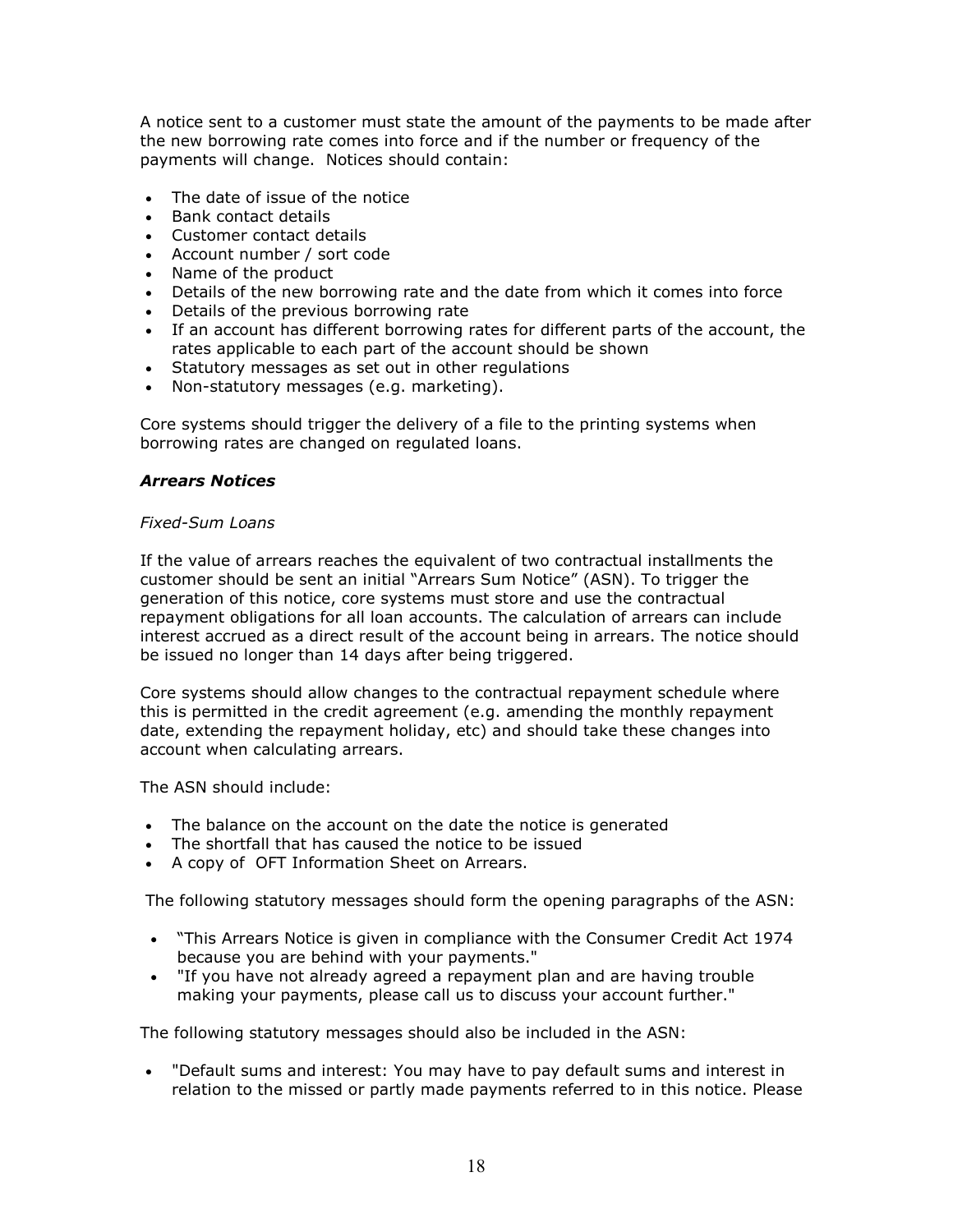contact us if you would like further details. This notice does not take account of any payments received after the date of the notice."

- "Notices: For so long as you continue to be behind with your payments by any amount, you will be sent notices about this at least every six months. We are not required to send you notices more frequently than this, even if you get further behind with your payments in between notices."
- "Office of Fair Trading Information Sheet: This notice should include a copy of the current information sheet on arrears prepared by the Office of Fair Trading. This contains important information about your rights and where to go for support and advice, for example on applying for a Time Order as well as our right to charge you interest. If it is not included you should contact us to get one. Please refer to the Office of Fair Trading information sheet for more information about how to get advice on dealing with your debt."

If the arrears sum is cleared after a notice is triggered, the account should be reset in the system so that any future arrears equivalent to two contractual installments triggers an initial ASN, not a follow-up ASN (see below). Core systems should also provide an option to override the issuance of an ASN.

Core systems should also allow for a time tolerance before an ASN is issued. The notice should not be triggered if the arrears are cleared within this time tolerance period.

Core systems must store information about the shortfall, including the amounts of the sums in question, the dates on which they became due, and the amounts and dates of any part payments. This should be available to Bank staff dealing with enquiries from customers.

### *Follow-up Arrears Notices*

If the account remains in arrears, follow-up ASNs should be issued at not more than six month intervals, even if the account gets further into arrears during that period.

They should be automatically triggered six months after the previous notice was generated if any of the arrears have not been cleared and the account is still open. ASNs should continue to be issued even if the account is in a recoveries situation.

The ongoing calculation of arrears, and the arrears figures shown on notices, must recognise any changes made to the contractual repayment schedule since the last notice was issued.

It should be possible to issue an interim notice if requested by the customer. The interval before the next notice should then be reset to six months.

Follow-up arrears notices should include:

- the opening balance at the date on which the duty to give the notice arose (corresponding to the closing balance in the last notice)
- the amount of the shortfall in the opening balance
- the amount and date of any payment to the account during the period
- the amount and date of any interest or other charges falling due during the period
- the amount and date of any other movement in the account during the period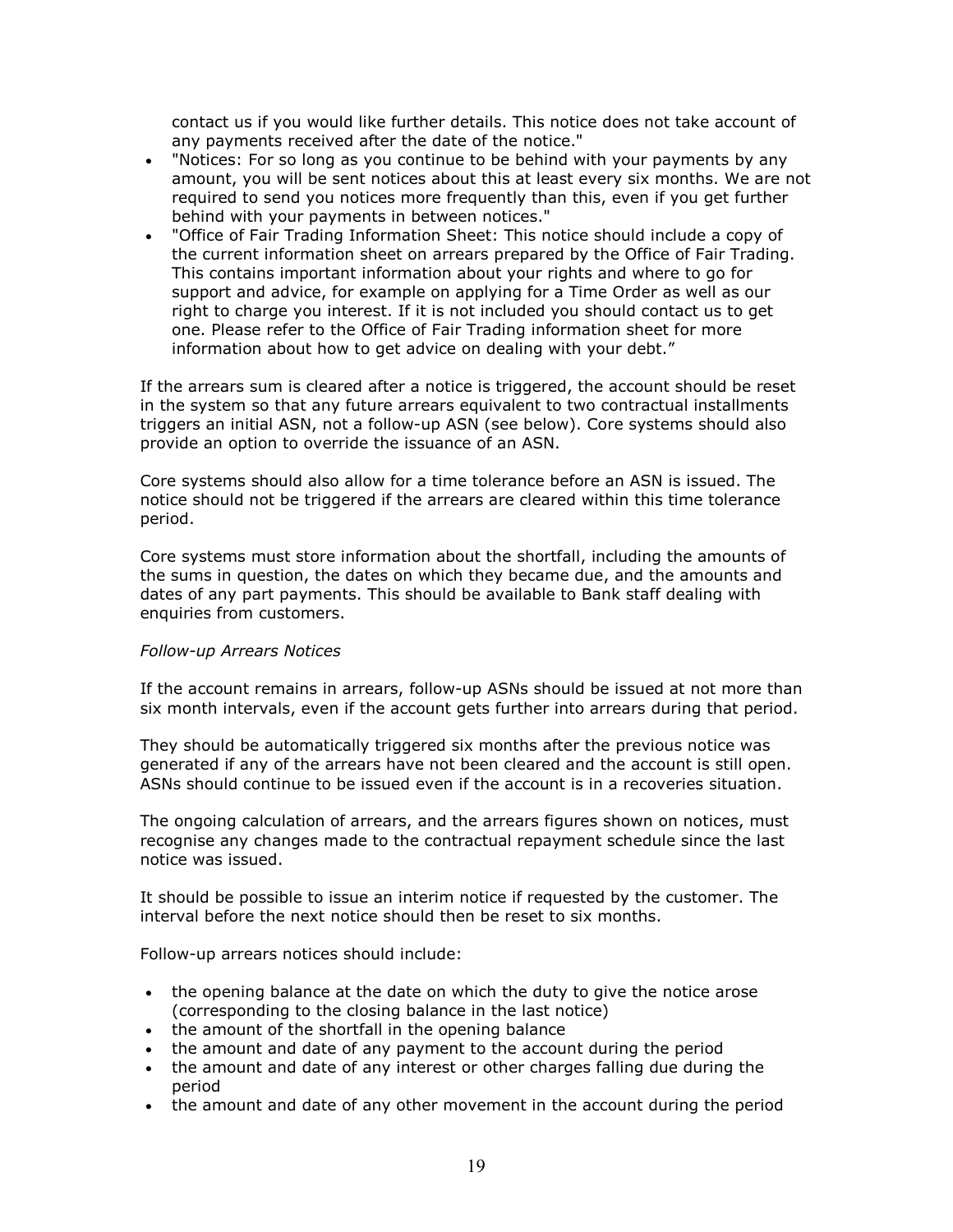• the closing balance at the end of the period, and the amount of the shortfall at that date.

The statutory messages described above should also be included and a copy of the OFT information sheet on arrears should be enclosed.

## *Arrears sum notices for running-account credit agreements*

Arrears sum notices for running-account credit agreements (e.g. credit cards, overdrafts, etc) should be triggered when a customer misses or only partly pays the last two consecutive minimum monthly repayments. Core systems therefore need to store and use a history of the minimum repayments that have been calculated and advised to the customer. The notice should be generated no later than the date the next statement is due.

There is no need to send ASNs on accounts after they have entered into recoveries as there is no "Minimum monthly repayment" any more, although other notices (e.g. Termination Notices, Default Notices, etc) should still be able to be sent.

The arrears notice must include:

- the arrears balance carried forward
- the amount of each of the last two required payments
- the date on which the amount fell due
- the amount and date of any part payment during the period of the notice
- the total shortfall on the payments during the period of the notice
- the closing, total arrears balance at the end date of the notice.

The statutory messages described above should also be included with the following changes:

- "Missed and partly made payments: This notice does not give details of missed or partly missed payments previously notified whether or not they remain unpaid"
- "Default sums and interest: You may have to pay default sums and interest in relation to the missed or partly made payments referred to in this notice. Please contact us if you would like further details. This notice does not take account of any payments received after the date of the notice."

A copy of the OFT information sheet on arrears should be enclosed.

### *Default Sum Notices*

If a customer breaches the terms of a credit agreement a 'default sum' may become payable. It should be possible to levy this charge to an account both manually and automatically.

If a default sum becomes payable, a default sum notice (DSN) must be sent to the customer within 35 days of the charge becoming payable.

The DSN must include:

• the amount and nature of each default sum payable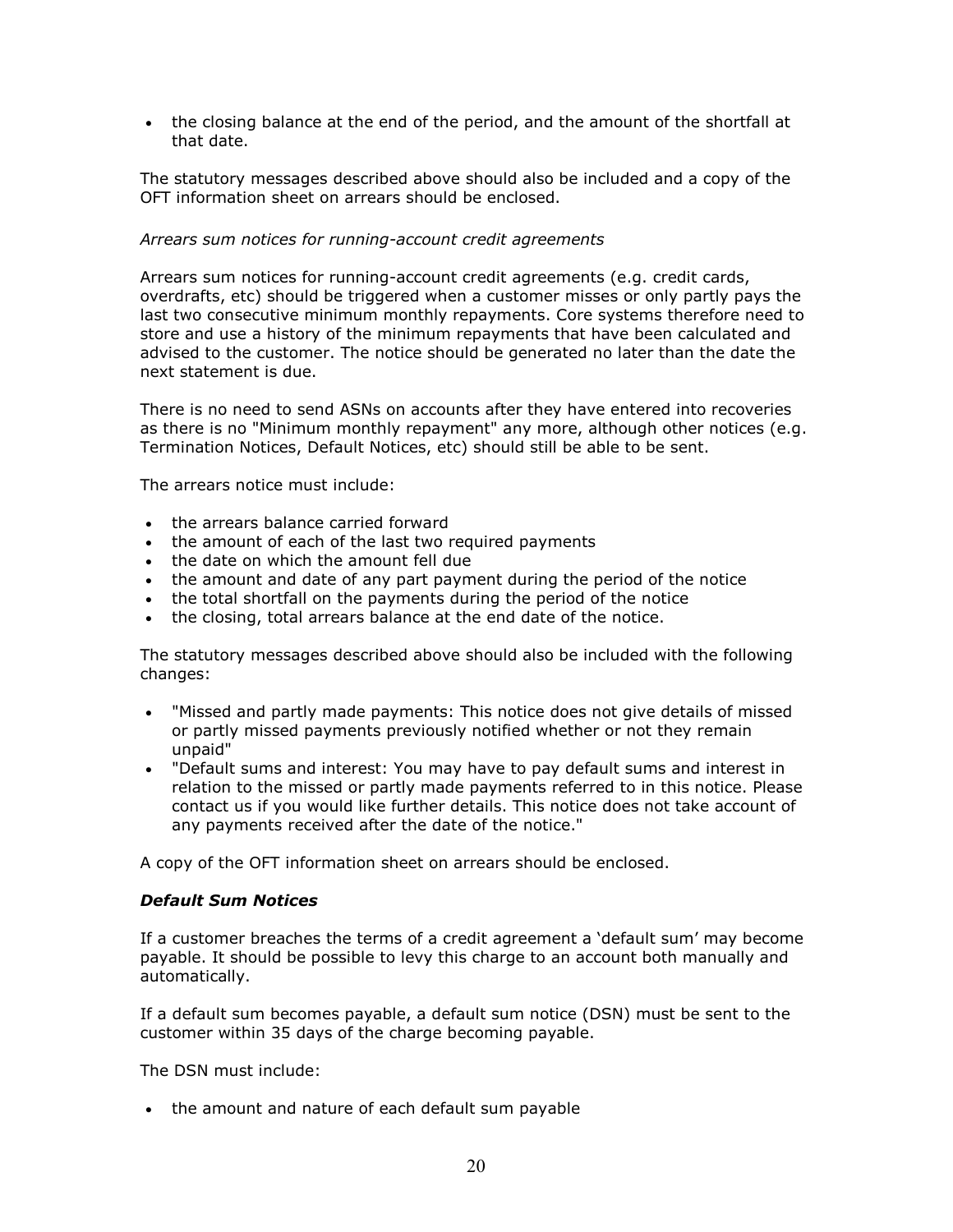- the date on which it became payable
- the total amount of default sums covered by the notice.

The following statutory message should form the opening paragraph of the DSN: "This notice is given in compliance with the Consumer Credit Act 1974 as you have been charged default sums."

The notice should also contain the following statutory messages: "Interest: We are not entitled to charge you interest on the default sums for the first 28 days after we have given you this notice. However if the sum is not paid in full by that date interest will be charged at the rate of [either 0% or the nominal, annual interest rate that will be charged on the default sum from day 29 onwards], if not paid."

If the interest rate applied to the sum is variable the following message should be included: "Since this interest rate is a variable rate, the rate which we will apply to the default sum once the 28 days have passed may be different".

A prescribed warning is required in cases where interest may be payable on the default sum. This must include a statement of the interest rate and whether it is fixed or variable.

The default sum, plus any simple interest, should be included in the overall account balance and shown on all statements and notices issued.

Core systems should include functionality to:

- control a timetable tolerance that delays the issuing of a DSN (the DSN should be printed and issued immediately after the minimum tolerance date has passed)
- suppress or override the issuing of notices.

## *Default Notices*

If a customer breaches the terms of a credit agreement and a lender wishes to terminate the agreement, demand earlier payment of any sum, recover possession of any goods or land, treat any right conferred on the debtor as terminated, restricted or deferred, or enforce any security the lender must issue a default notice.

The default notice must include:

- the nature of the alleged breach of the agreement
- the action needed to remedy the breach or to compensate the lender, and the date by which this must be done (this must be not less than 14 days after the date of notice)
- the consequences of failure to comply with the notice
- the action intended to be taken by the creditor in the event of noncompliance
- the procedures relating to the recovery of goods under a hire-purchase or conditional sale agreement
- a statement indicating the debtor's right to apply to the court for a time order, giving more time to repay the debt
- prescribed wording regarding sources of help or advice.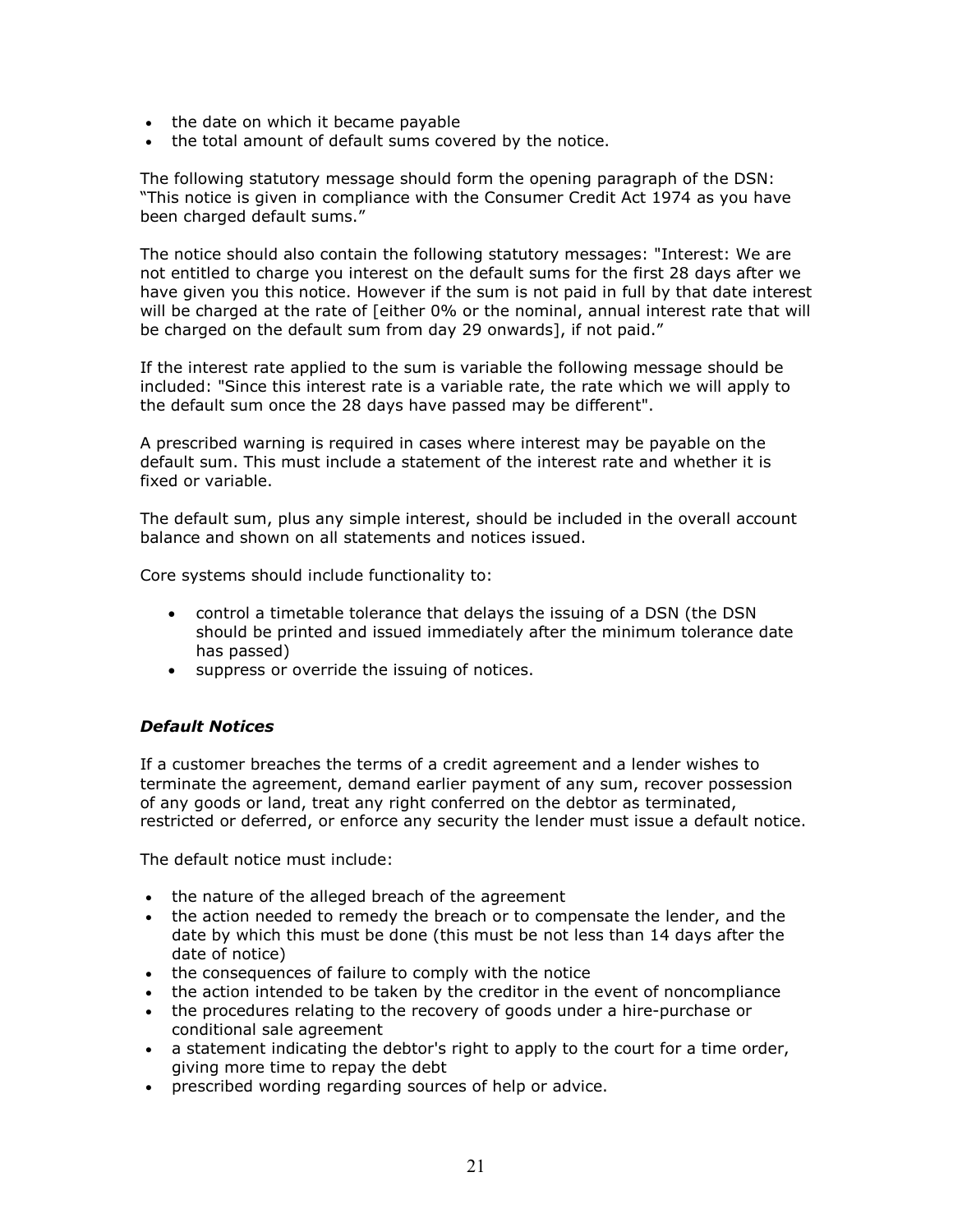A copy of the current [OFT default information sheet](http://www.oft.gov.uk/advice_and_resources/resource_base/legal/cca/CCA2006/information/) must be enclosed with each default notice.

## *Enforcement and Termination Notices*

Lenders must give notice if they wish to terminate a regulated agreement, or to take other enforcement actions, when a credit agreement has not been breeched. A lender cannot enforce early repayment of a sum, or repossession of goods or land, unless the customer is given at least seven days notice.

Enforcement and termination notices are not needed where an agreement is for an indefinite duration or where notice is served at the end of the period specified in the agreement for its duration.

The content and wording of these notices is set out in the Consumer Credit (Enforcement, Default and Termination Notices) Regulations 1983 (amended 2004).

## *Notices of Post-Judgement Interest*

Lenders must notify customers if they intend to charge post-judgment interest on a sum that is required to be paid under a court judgment. A lender cannot charge interest on the sum until the first required notice has been served.

Further notices must be given at intervals of not more than six months for such time as the creditor wishes to charge post-judgment interest.

The first notice must include a prescribed statement indicating the intention to charge post-judgment interest, and the procedures involved. The notice must also include:

- the amount on which post-judgment interest will be charged
- the rate of interest payable, and the date from which it will be payable,
- a statement that further notices will be given at least every six months for so long as the creditor intends to charge post-judgment interest
- prescribed statements highlighting the debtor's right to apply to the court to vary the terms of the installment order or to reduce the amount of interest payable, and that the debtor can obtain advice and information about dealing with the debt from a number of organisations (with contact details taken from the OFT default information sheet)

Subsequent notices must include:

- the total amount of post-judgment interest charged since the date of the last notice
- the dates on which interest was charged
- the rate of interest (and whether this was variable)

## *Information to be Provided on Request*

Lenders have a legal obligation to provide the following information to customers upon request: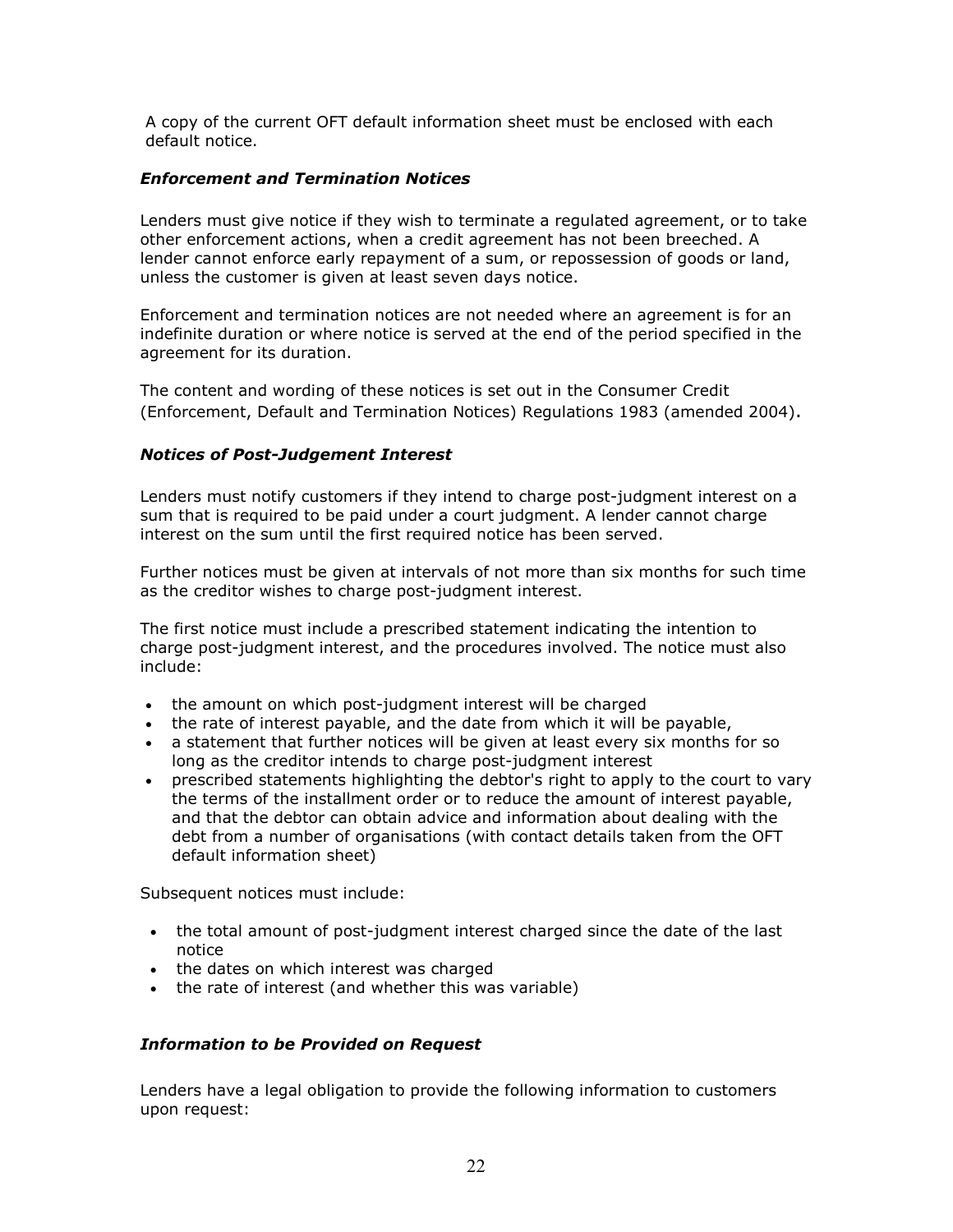- a copy of the credit agreement together with a statement showing the total amount paid to date, the total amount that remains unpaid, the amounts and dates of installments that will become due
- for running-account credit agreements, the customer can request a copy of the credit agreement together with a statement showing the state of the account, the amount (if any) currently payable, the amounts and dates of any payments that will become payable if there are no further drawings on the account
- written confirmation that a loan has been repaid and an account has been closed
- a settlement statement (see below)

The request must be made in writing and be accompanied by a fee of  $£1$ .

### **Eary Settlement**

### *Consumer Rights*

CCA3 gives customers the right to fully repay (settle) a credit agreement early. The Consumer Credit Directive extends this to allow customers the right to partially repay a credit agreement at any time.

In both cases:

- the customer must give the lender notice of their intention to repay a loan in full or in part, and
- the compensation that can be claimed by a lender in the case of early repayment is limited.

The Terms and Conditions of loan agreements should take account of these provisions.

When a partial repayment is accepted a letter should be sent to the customer with an updated amortisation table.

### *Calculating Compensation*

A lender is entitled to claim "fair and objectively justified" compensation for possible costs directly linked to early repayment of credit, provided that the early repayment falls within a period for which the borrowing rate is fixed. Compensation for early repayment cannot be claimed:

- if the repayment has been made under an insurance contract intended to provide a credit repayment guarantee
- in the case of overdraft facilities; or
- if the repayment falls within a period for which the borrowing rate is not fixed.

Such compensation may not exceed 1% of the amount of credit repaid early, if the period of time between the early repayment and the agreed termination of the credit agreement exceeds one year. If the period does not exceed one year, the compensation may not exceed 0.5% of the amount of credit repaid early. Compensation must not exceed the remaining interest due under the agreement.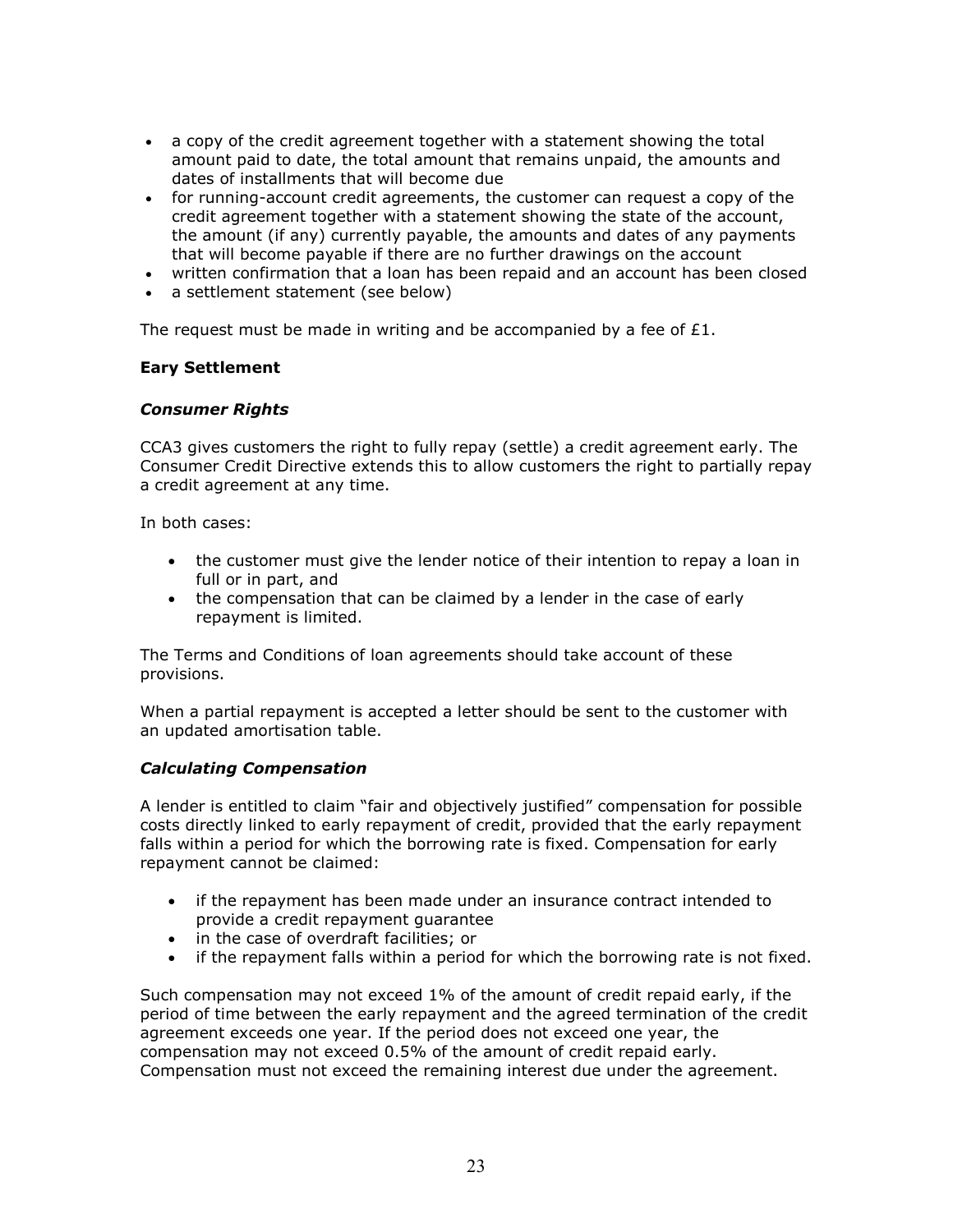Core systems should be able to charge an early settlement fee that is limited by these parameters. The UK's implementing legislation may introduce a threshold of EUR 10,000 below which repayments do not give rise to compensation, so there should be flexibility in the parameters determining compensation. For example, the legislation may state that lenders cannot charge compensation if the outstanding amount of a loan is below £7000. In this situation if a customer with a £10,000 loan wishes to settle early, and on the date of early settlement the outstanding balance is £3,000, the Bank would not be able to claim an early settlement fee.

The early settlement fee must be charged separately and not added to the principal of the loan.

### *Settlement Statements*

Lenders have a legal obligation to provide a settlement statement to a customer upon request indicating the amount that would be required to settle an agreement early. Such a statement must be provided within seven working days of receiving the request. This statement must include:

- the total amount payable by the debtor in order to discharge his indebtedness under the agreement, before deducting any compensation
- whether the debtor will be entitled to a rebate on early settlement
- the method of calculation of any rebate (see below), and the settlement date, and the minimum amount of the rebate
- the total amount payable less any rebate (see below).

## *Calculating a Rebate*

At the beginning of a loan, a higher proportion of each repayment goes toward the interest on the loan. Later in the term of a loan, a greater proportion of each repayment goes toward repaying the capital. If a customer chooses to settle the loan early, the lender must calculate how much of the interest paid up to the date of termination must be returned to the customer (this is known as the "rebate").

The Consumer Credit (Early Settlement) Regulations 2004 set out a method of calculation to ensure that the customer repays the outstanding capital and proportionate interest charges for the duration of the loan, but not future interest or charges.

These regulations do not apply to running-account credit agreements.

The settlement date for the purposes of calculating the rebate will generally be 28 days after the customer notifies the lender of his intention to settle early. This may be deferred by a further month in the case of agreements lasting for more than one year.

Rebate calculations set up in the core systems should take into account the guidance booklet issued by the Department for Business, Innovation and Skills (BERR).

### **Terminating Open-ended Agreements**

CCD states that in the case of open-ended credit agreements (e.g. credit cards, revolving credit facilities, etc):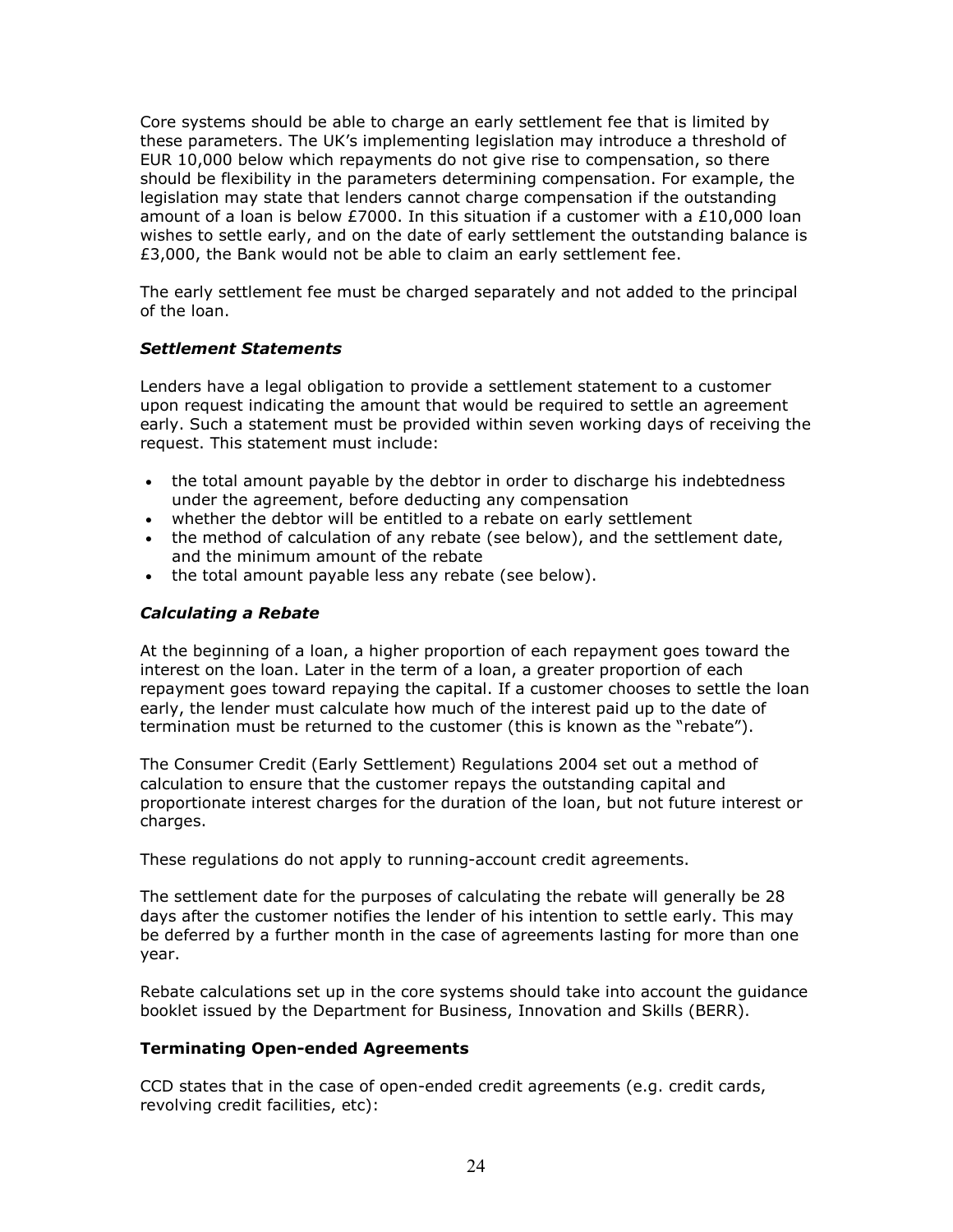- The maximum notice period for the customer to terminate the credit agreement is one month. The minimum notice period for the lender is two months. This provision must be included in the Terms and Conditions and core systems should allow for these thresholds.
- If agreed in the credit agreement a lender may terminate the customer's right to draw down on an open-end credit agreement. The lender must inform the customer of the termination and the reasons for it on paper, where possible before the termination and at the latest immediately thereafter, unless prohibited by other legislation (e.g. Data Protection, anti-money laundering, etc). Core systems should prompt notification of the customer when the right to draw down is blocked.

## **Assignment**

If a lender assigns a credit agreement to a third party the customer must be informed of the assignment except where the original lender continues to service the credit agreement. This obligation should be reflected in the Terms and Conditions of a credit agreement.